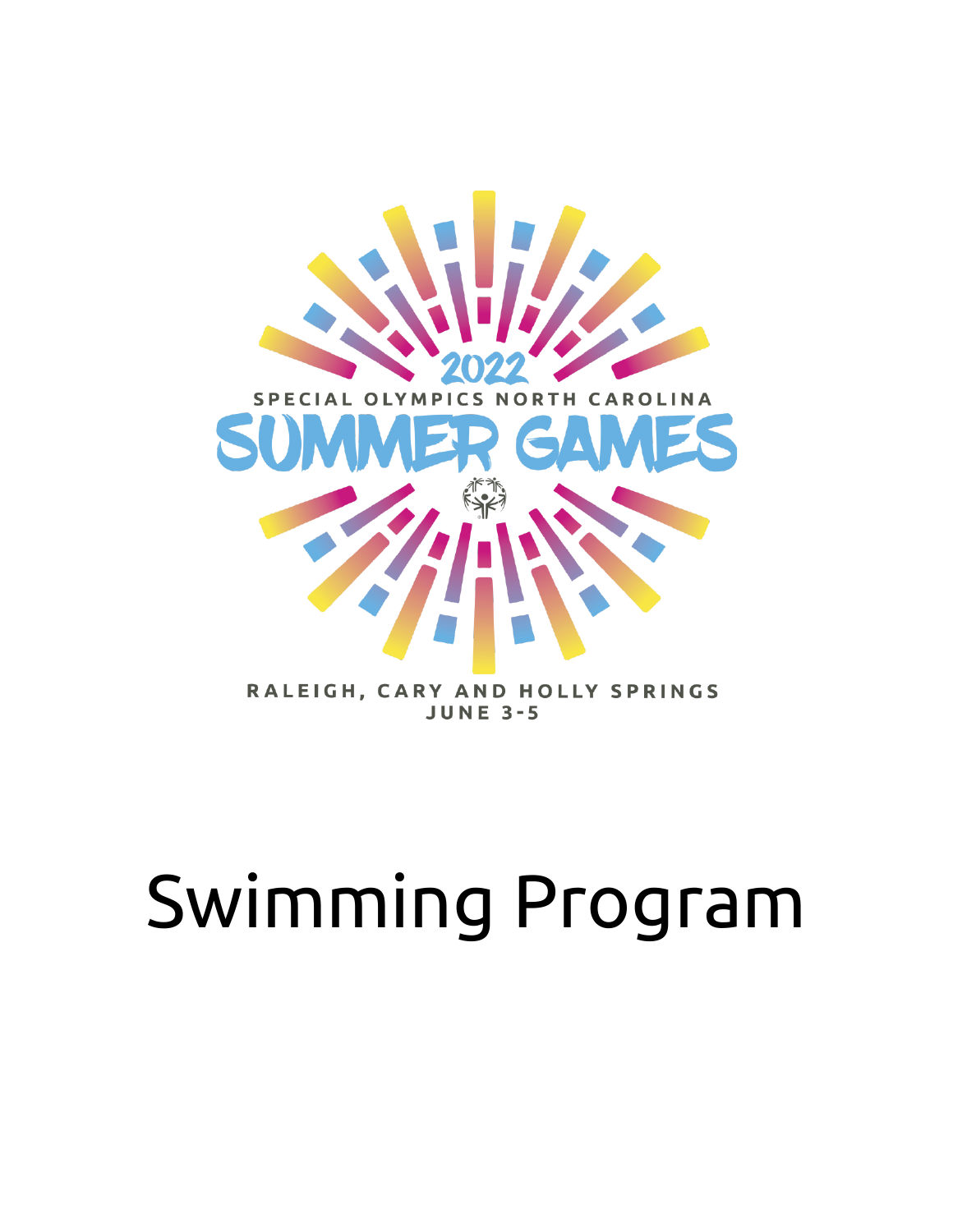

| <b>Event</b>   |                            | <b>Heat</b> |
|----------------|----------------------------|-------------|
| <b>Number</b>  | <b>Event</b>               |             |
| 1              | 1000y Freestyle            | 01          |
| $\overline{2}$ | 800y Freestyle             | 01          |
| 3              | 25y Backstroke             | $01 - 05$   |
| 4              | 50y Breaststroke           | $01 - 02$   |
| 5              | 15m Assisted Swim          | 01          |
| 6              | 100y Butterfly             | 01          |
| $\overline{7}$ | 200y Freestyle             | 01          |
| 8              | 25y Assisted Swim          | 01          |
| 9              | 100y Backstroke            | 01          |
| 10             | 25y Breaststroke           | 01          |
| 11             | 25y Floatation Race        | 01          |
| 12             | 50y Butterfly              | 01          |
| 13             | 50y Freestyle              | $01 - 12$   |
| 14             | 500y Freestyle             | 01          |
| 15             | 25y Kickboard              | $01 - 02$   |
| 16             | 50y Backstroke             | $01 - 07$   |
| 17             | 100y Breaststroke          | 01          |
| 18             | 25y Butterfly              | 01          |
| 19             | 100y Freestyle             | $01 - 05$   |
| 20             | 100y Individual Medley     | $01 - 02$   |
| 21             | 25y Freestyle              | $01 - 10$   |
| 22             | 15m Unassisted Swim        | 01          |
| 23             | 200y Individual Medley     | 01          |
| 24             | 4x25 Freestyle Relay Final | $01 - 06$   |
| 25             | 4x25 Medley Relay Final    | 01          |
| 26             | 15m Walk                   | 01          |

*Reminder: All swimming competition will take place on Saturday, June 4.*

#### **Note of consideration:**

We want to acknowledge that the format in which you see heats and divisions displayed throughout the program will not be in the way in which you remember. Heats and divisions are **not** numbered chronologically for the entire day. In past meets, we have started with Heat 01, and ended the day with Heat 150. You will see this has changed.

#### For example:

Event #3 25y Backstroke, within the 25y Backstroke, each division is labeled with a number and a letter. The **number** (example: 05B) represents the heat in the pool **for that event**. The **letter** designates the division (the competitive grouping of athletes that will be awarded Gold, Silver, Bronze, etc.).

To better help you navigate, please listen for the announcement for the Event and Heat for staging. Although the format in which we have given you this information has changed; however, the way in which we program and division has not.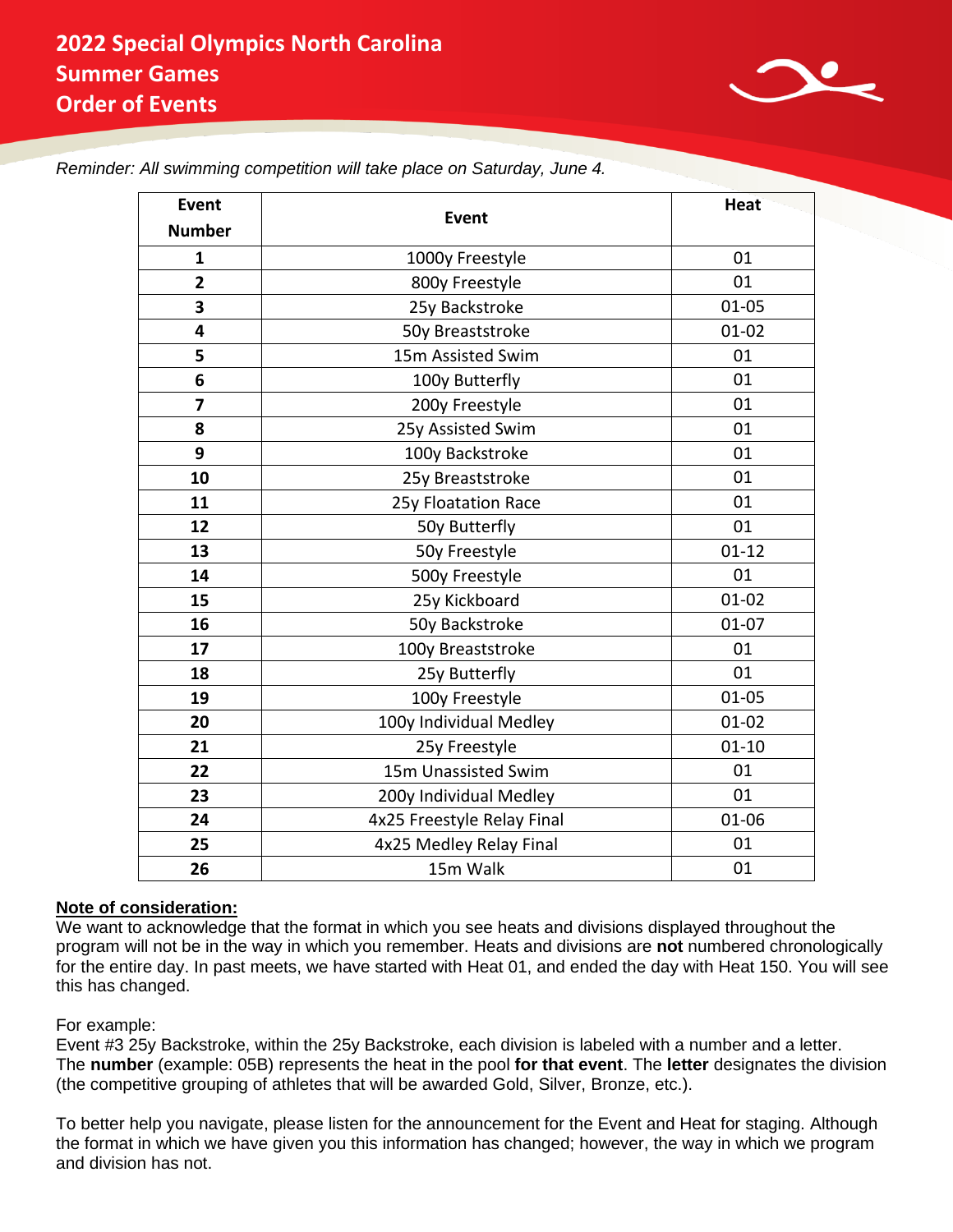**Heat: 01 Division: 01A**

Quinn, Cortney Lane: 2 F Age: 41 New Hanover - East Previous: 30 min, 37.00 sec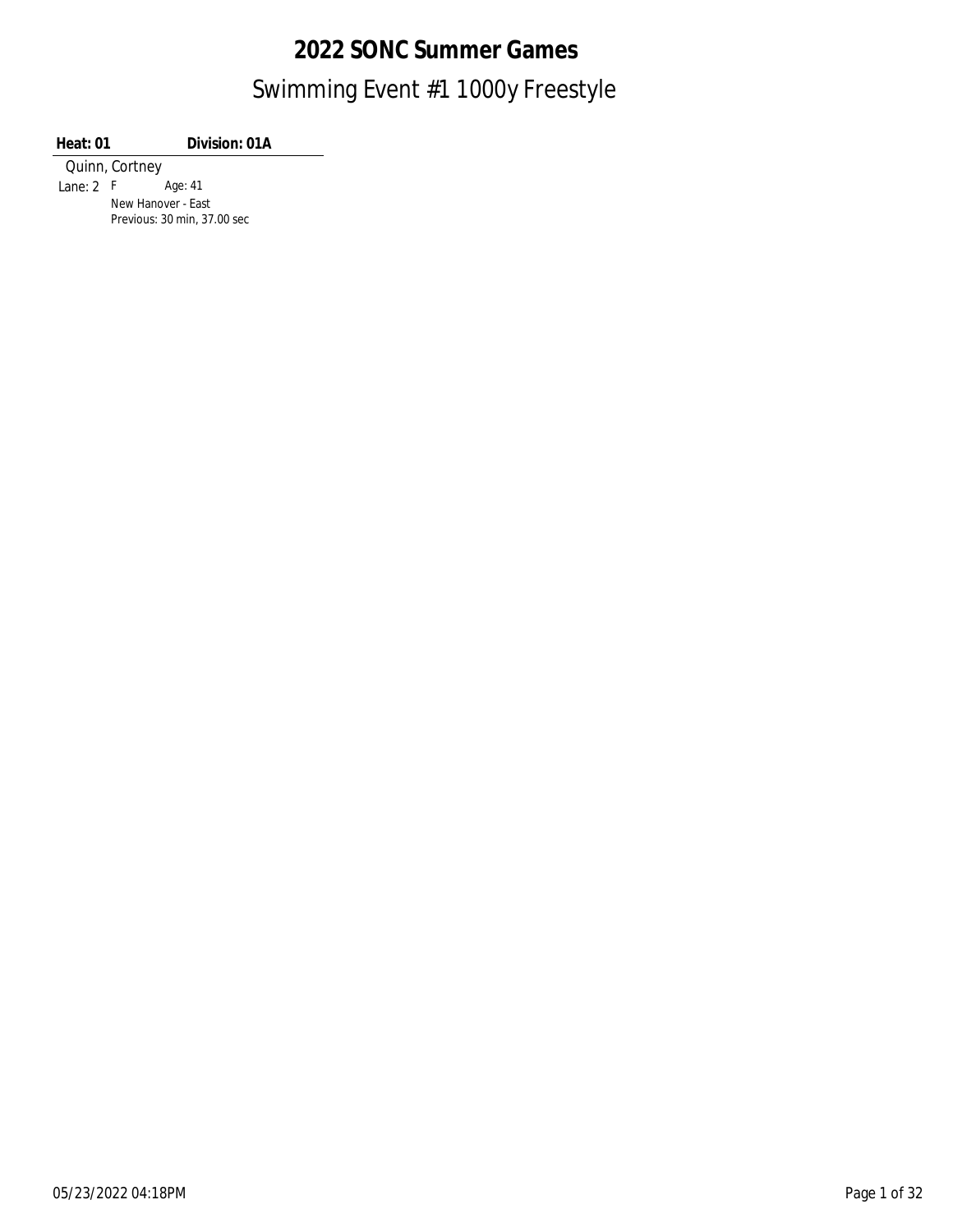**Heat: 01 Division: 01B**

Nawar, Chase Samy Lane: 4 Age: 15 M Guilford/High Point - West

**Heat: 01 Division: 01C**

Hammer, William Brent<br>
ane: 6 M Age: 43 Lane: 6 Age: 43 M Guilford/High Point - West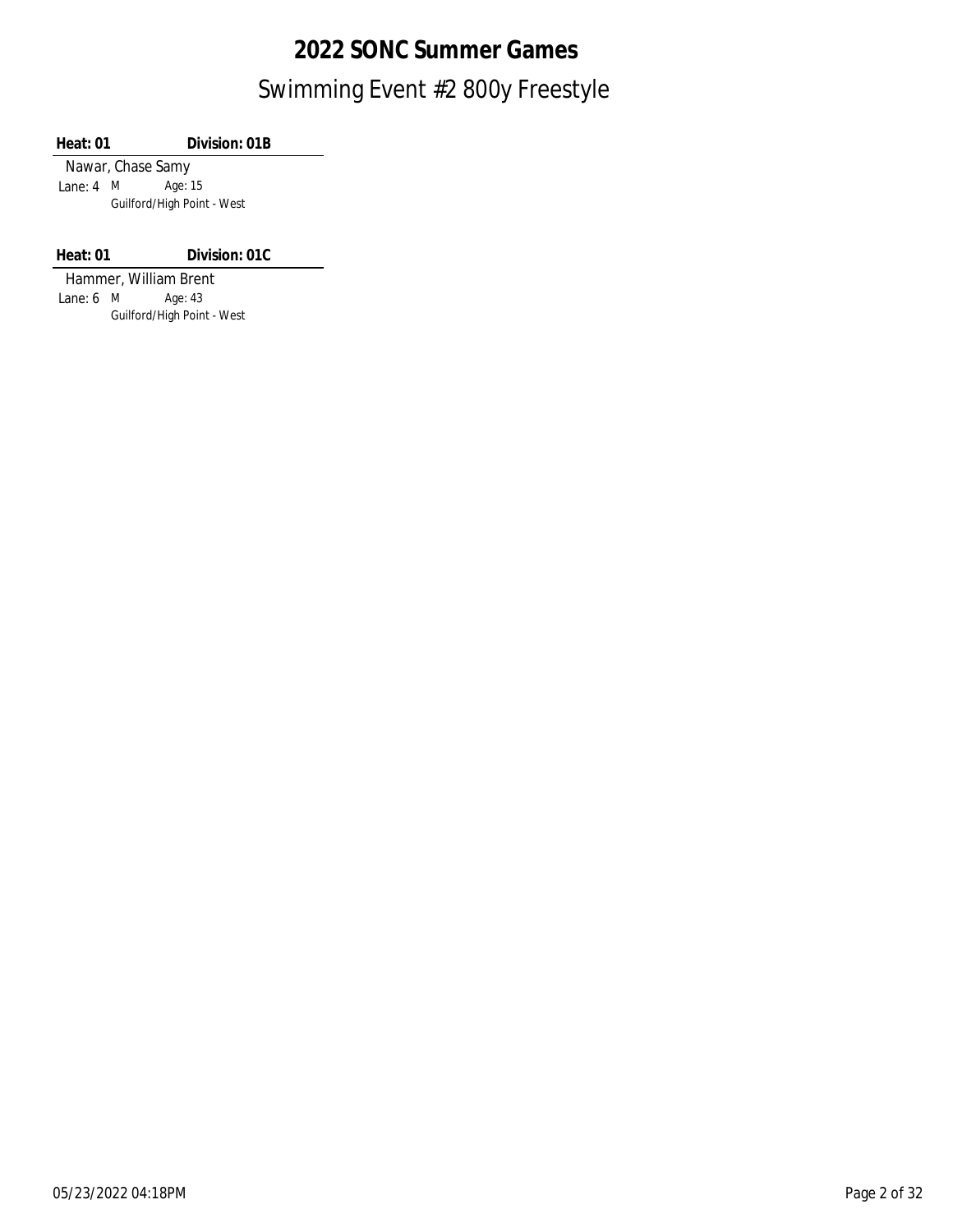## Swimming Event #3 25y Backstroke **2022 SONC Summer Games**

| Heat: 01          | Division: 01A                                 | Heat: 02       |                     |                                                          | Division: 02E | Heat: 03       |                          | Division: 03K              |
|-------------------|-----------------------------------------------|----------------|---------------------|----------------------------------------------------------|---------------|----------------|--------------------------|----------------------------|
|                   | Russell, Noel Lavender                        |                | Pizani, Tisbe L.    |                                                          |               |                | Weinert, Thea            |                            |
| Lane: $1$ F       | Age: 11                                       | Lane: $6$ F    |                     | Age: 30                                                  |               | Lane:          | F                        | Age: 12                    |
|                   | Buncombe - West                               |                |                     | Mecklenburg - West                                       |               | 10             | Orange - East            |                            |
|                   | Previous: 1 min, 8.00 sec                     |                |                     | Previous: 1 min, 30.00 sec                               |               |                |                          | Previous: 0 min, 44.30 sec |
|                   | Eroh, Jaxson Conner                           | Heat: 02       |                     |                                                          | Division: 02F | Heat: 04       |                          | Division: 04M              |
| Lane: 2 M         | Age: 11<br>Iredell - West                     |                | Anderson, Katlyn M. |                                                          |               |                | Flemer, Aaron Corbett    |                            |
|                   | Previous: 0 min, 51.00 sec                    | Lane: 8 F      |                     | Age: 33                                                  |               | Lane: $1 \, M$ |                          | Age: 39                    |
|                   |                                               |                | Johnston - East     |                                                          |               |                | Johnston - East          |                            |
|                   | Clark, Reid Dallas                            |                |                     | Previous: 1 min, 19.00 sec                               |               |                |                          | Previous: 0 min, 44.00 sec |
| Lane: $3 \quad M$ | Age: 11                                       |                |                     |                                                          |               |                |                          | Sanchez-Delgado, Nicholas  |
|                   | Lincoln - West                                | Heat: 02       |                     |                                                          | Division: 02G |                | Lane: $2 \mathsf{M}$     | Age: 17                    |
|                   | Previous: 1 min, 10.00 sec                    |                | Reid, Patricia Ann  |                                                          |               |                | Mecklenburg - West       |                            |
| Heat: 01          | Division: 01B                                 | Lane:          | F                   | Age: 56                                                  |               |                |                          | Previous: 0 min, 45.00 sec |
|                   |                                               | 10             | Iredell - West      | Previous: 2 min, 17.00 sec                               |               |                |                          |                            |
|                   | Williams, Leeann                              |                |                     |                                                          |               | Heat: 04       |                          | Division: 04N              |
| Lane: $5 F$       | Age: 33<br>Buncombe - West                    | Heat: 03       |                     |                                                          | Division: 03H |                |                          | Markins, Tamara Elizabeth  |
|                   | Previous: 1 min, 30.00 sec                    |                |                     | Setzer, Tanner James                                     |               |                | Lane: $4 F$              | Age: 31                    |
|                   |                                               | Lane: $1 \, M$ |                     | Age: 25                                                  |               |                | New Hanover - East       |                            |
|                   | Dwyer, Bailey Madison                         |                | Lincoln - West      |                                                          |               |                |                          | Previous: 0 min, 38.06 sec |
| Lane: $6 F$       | Age: 22                                       |                |                     | Previous: 1 min, 15.00 sec                               |               |                | Dixon, Kelly Nichole     |                            |
|                   | Cabarrus - West<br>Previous: 1 min, 40.00 sec |                |                     |                                                          |               | Lane: $5 F$    |                          | Age: 41                    |
|                   |                                               |                | Reel, Mitchell D    |                                                          |               |                | Harnett - East           |                            |
| Heat: 01          | Division: 01C                                 | Lane: $2 \, M$ | Lincoln - West      | Age: 30                                                  |               |                |                          | Previous: 0 min, 38.00 sec |
|                   | Kadiyala, Shruthi                             |                |                     | Previous: 1 min, 15.00 sec                               |               |                | Milstead, Kristen Nicole |                            |
| Lane: $8 F$       | Age: 27                                       |                |                     |                                                          |               | Lane: $6$ F    |                          | Age: 30                    |
|                   | Durham - East                                 |                | McCarthy, John J    |                                                          |               |                | Lake Norman - West       |                            |
|                   | Previous: 1 min, 25.00 sec                    | Lane: $3 \, M$ |                     | Age: 52                                                  |               |                |                          | Previous: 0 min, 30.00 sec |
|                   |                                               |                |                     | Guilford/High Point - West<br>Previous: 1 min, 30.00 sec |               |                |                          |                            |
|                   | Greenlee, Sarah                               |                |                     |                                                          |               |                | Duckett, Hilary Amanda   |                            |
| Lane: $9 F$       | Age: 24<br>Orange - East                      | Heat: $03$     |                     |                                                          | Division: 03J | Lane: $7 F$    | New Hanover - East       | Age: 39                    |
|                   | Previous: 1 min, 15.10 sec                    |                | Boswell, Jeremy     |                                                          |               |                |                          | Previous: 0 min, 30.88 sec |
|                   |                                               | Lane: $5 \, M$ |                     | Age: 40                                                  |               |                |                          |                            |
| Heat: 02          | Division: 02D                                 |                |                     | New Hanover - East                                       |               |                | Palamara, Kylie Hunter   |                            |
|                   | Peedin, Rebecca Ann                           |                |                     | Previous: 0 min, 49.78 sec                               |               |                | Lane: 8 F Age: 26        |                            |
| Lane: $1 F$       | Age: 47                                       |                |                     |                                                          |               |                | New Hanover - East       | Previous: 0 min, 38.73 sec |
|                   | Johnston - East                               |                |                     | Ziegler, Devin Thomas                                    |               |                |                          |                            |
|                   | Previous: 1 min, 2.00 sec                     | Lane: $6$ F    |                     | Age: 30<br>New Hanover - East                            |               | Heat: 05       |                          | Division: 05P              |
|                   | Chergui, Malak                                |                |                     | Previous: 0 min, 48.69 sec                               |               |                | Alligood, Jason E        |                            |
| Lane: $2$ F       | Age: 32                                       |                |                     |                                                          |               | Lane: $1 \, M$ |                          | Age: 37                    |
|                   | Durham - East                                 |                | Nold, Curtis        |                                                          |               |                | Beaufort/Hyde - East     |                            |
|                   | Previous: 0 min, 58.00 sec                    | Lane: $7 \, M$ |                     | Age: 47                                                  |               |                |                          | Previous: 0 min, 38.00 sec |
|                   |                                               |                | Orange - East       | Previous: 0 min, 46.46 sec                               |               |                |                          |                            |
|                   | Fawcett, Fayza Sylvia                         |                |                     |                                                          |               |                | Harris, Gage Glenn       |                            |
| Lane: $3 F$       | Age: 16<br>Durham - East                      |                |                     | Jarmusz, Justin Nicholas                                 |               | Lane: 2 M      | Durham - East            | Age: 22                    |
|                   | Previous: 1 min, 0.00 sec                     | Lane: 8 M      |                     | Age: 38                                                  |               |                |                          | Previous: 0 min, 30.00 sec |
|                   |                                               |                | Orange - East       |                                                          |               |                |                          |                            |
|                   | Payseur, Amber Nichole                        |                |                     | Previous: 0 min, 54.38 sec                               |               |                | Willis, Jonathan         |                            |
| Lane: 4 F         | Age: 25                                       |                |                     |                                                          |               | Lane: $3 \, M$ |                          | Age: 19                    |
|                   | Lincoln - West                                |                |                     |                                                          |               |                | Beaufort/Hyde - East     |                            |
|                   | Previous: 1 min, 2.00 sec                     |                |                     |                                                          |               |                |                          | Previous: 0 min, 34.00 sec |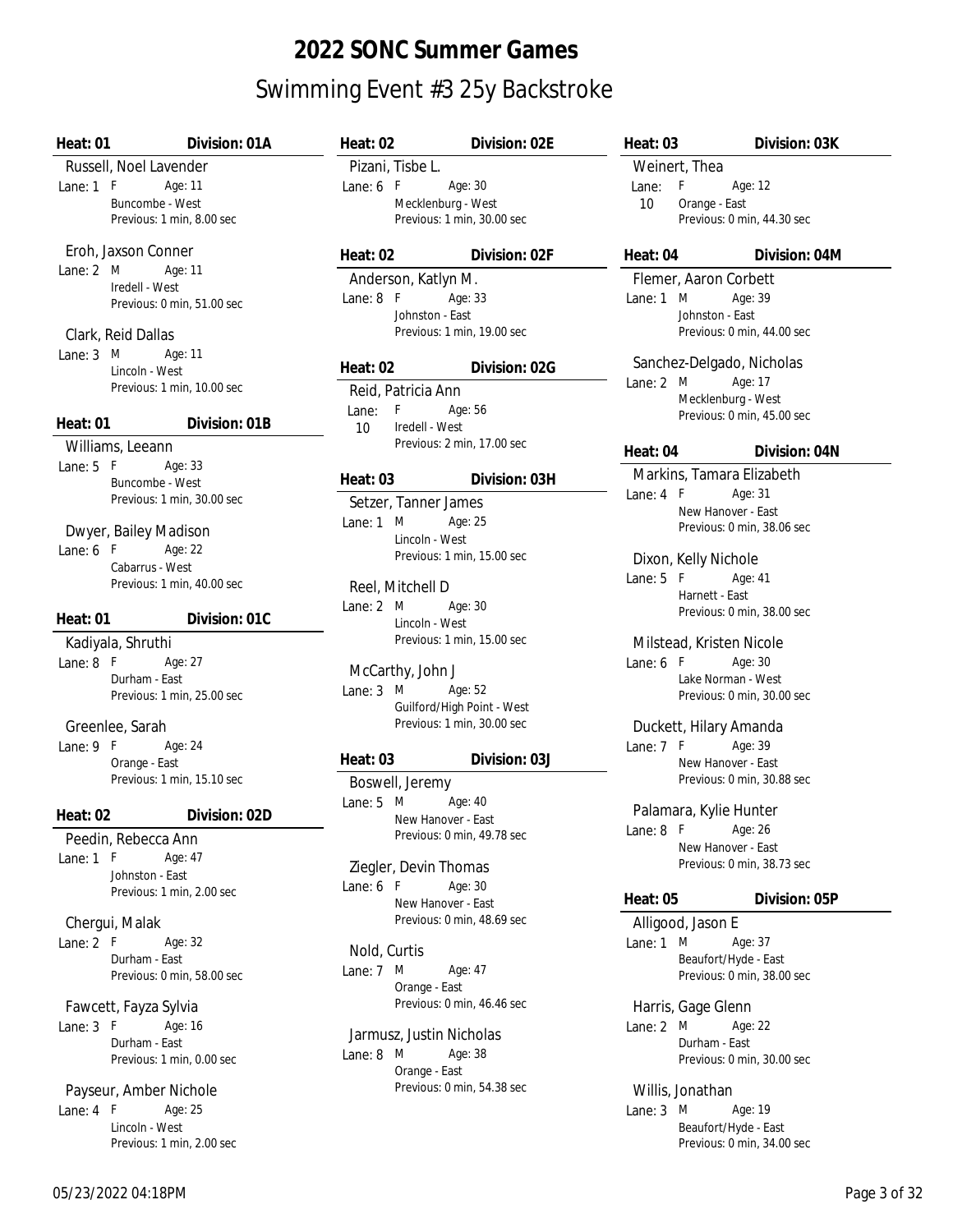### Swimming Event #3 25y Backstroke **2022 SONC Summer Games**

**Heat: 05 Division: 05Q**

Boswell, Lucy Lane: 5 F Age: 12

Lake Norman - West Previous: 0 min, 37.00 sec

### Zrubek, Benjamin Alexander<br>ane: 6 M<br>Age: 13

Lane: 6 Age: 13 M Orange - East Previous: 0 min, 28.46 sec

#### Poludniak, Carson Daniel

Lane: 7 Age: 15 M Mecklenburg - West Previous: 0 min, 32.00 sec

#### **Heat: 05 Division: 05R**

#### Wargo, Daniel Riley

Lane: 9 Age: 17 M New Hanover - East Previous: 0 min, 25.09 sec

#### Holland, Allison Rose

Lane: Age: 19 F 10 Dare - East Previous: 0 min, 29.00 sec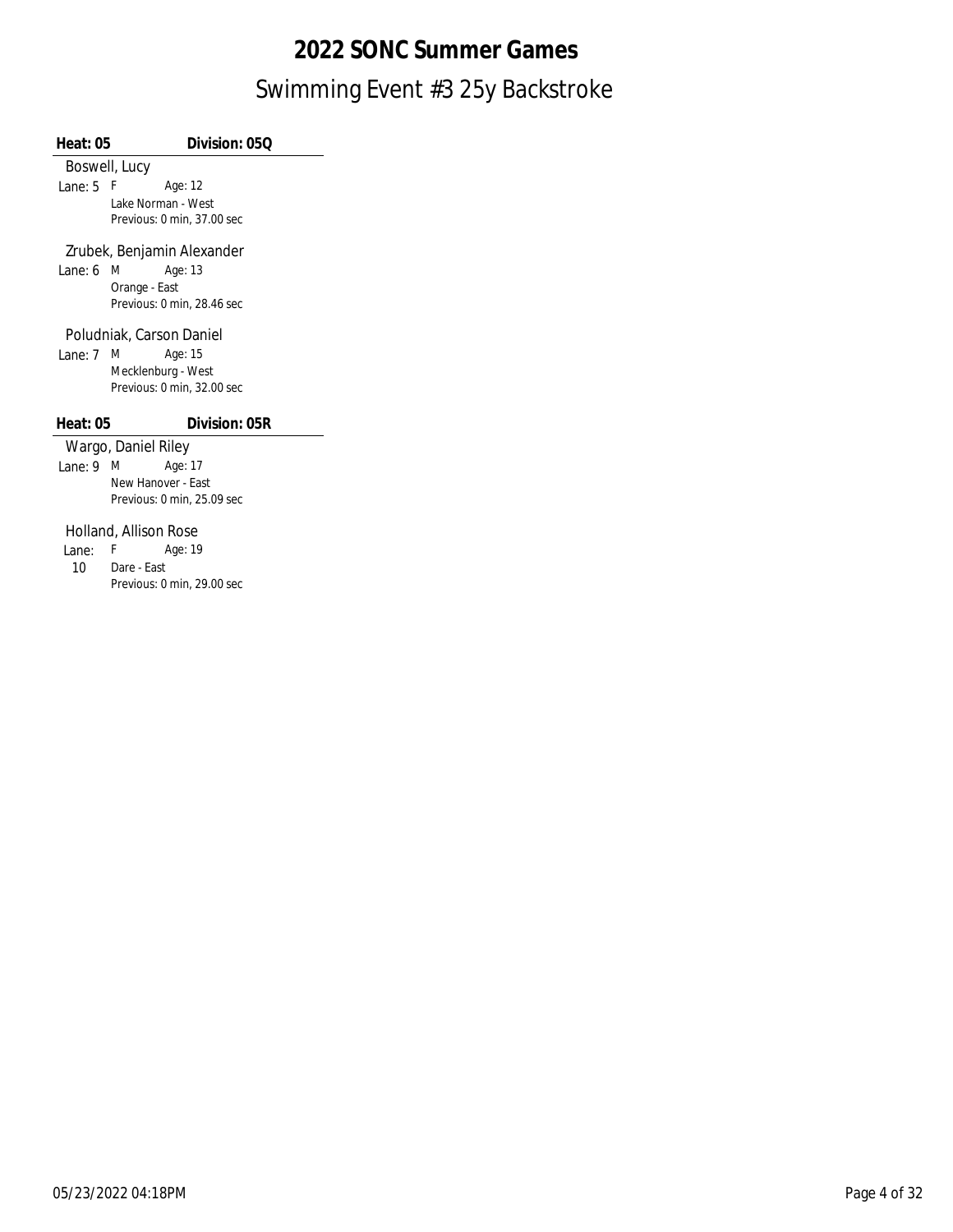### Swimming Event #4 50y Breaststroke **2022 SONC Summer Games**

| Heat: 01               | Division: 01A              | Heat: $02$     |                            | Division: 02E |
|------------------------|----------------------------|----------------|----------------------------|---------------|
| O'Morrow, Stephen      |                            |                | Groff, Jacob               |               |
| Lane: $2 \, M$         | Age: 51                    | Lane: $6 \, M$ | Age: 36                    |               |
|                        | Cabarrus - West            |                | Surry - West               |               |
|                        | Previous: 1 min, 40.00 sec |                | Previous: 0 min, 47.75 sec |               |
| Davis, Bobby F.        |                            |                | Cotterell, Tyler Robert    |               |
| Lane: 3 M              | Age: 40                    | Lane: 7        | M<br>Age: 27               |               |
|                        | Buncombe - West            |                | Wake - East                |               |
|                        | Previous: 1 min, 30.00 sec |                | Previous: 0 min, 48.25 sec |               |
| Heat: $01$             | Division: 01B              |                |                            |               |
| Hinton, Robert Alan    |                            |                |                            |               |
| Lane: $5 \, M$         | Age: 15                    |                |                            |               |
| Wake - East            |                            |                |                            |               |
|                        | Previous: 1 min, 7.86 sec  |                |                            |               |
|                        |                            |                |                            |               |
| Heat: $01$             | Division: 01C              |                |                            |               |
|                        | Hetherington, Andrea Annie |                |                            |               |
| Lane: $7 F$            | Age: 26                    |                |                            |               |
|                        | Buncombe - West            |                |                            |               |
|                        | Previous: 1 min, 30.00 sec |                |                            |               |
| Pacyna, Sophie Susalka |                            |                |                            |               |
| Lane: $8$ F            | Age: 23                    |                |                            |               |
| Wake - East            |                            |                |                            |               |
|                        | Previous: 1 min, 31.19 sec |                |                            |               |
|                        |                            |                |                            |               |
| Heat: 02               | Division: 02D              |                |                            |               |
| Klein, Andrew          |                            |                |                            |               |
| Lane: $1 \, M$         | Age: 19                    |                |                            |               |
|                        | Buncombe - West            |                |                            |               |
|                        | Previous: 1 min, 18.00 sec |                |                            |               |
| Brewer, Scott Harrison |                            |                |                            |               |
| Lane: 2 M              | Age: 38                    |                |                            |               |
| Wake - East            |                            |                |                            |               |
|                        | Previous: 1 min, 10.60 sec |                |                            |               |
| Clark, Scott           |                            |                |                            |               |
| M<br>Lane: 3           | Age: 58                    |                |                            |               |
|                        | Guilford/High Point - West |                |                            |               |
|                        | Previous: 1 min, 14.00 sec |                |                            |               |
|                        |                            |                |                            |               |
| Hovis, Bradley Tyler   |                            |                |                            |               |
| Lane: $4$<br>M         | Age: 36<br>Lincoln - West  |                |                            |               |
|                        | Previous: 1 min, 18.00 sec |                |                            |               |
|                        |                            |                |                            |               |
|                        |                            |                |                            |               |
|                        |                            |                |                            |               |
|                        |                            |                |                            |               |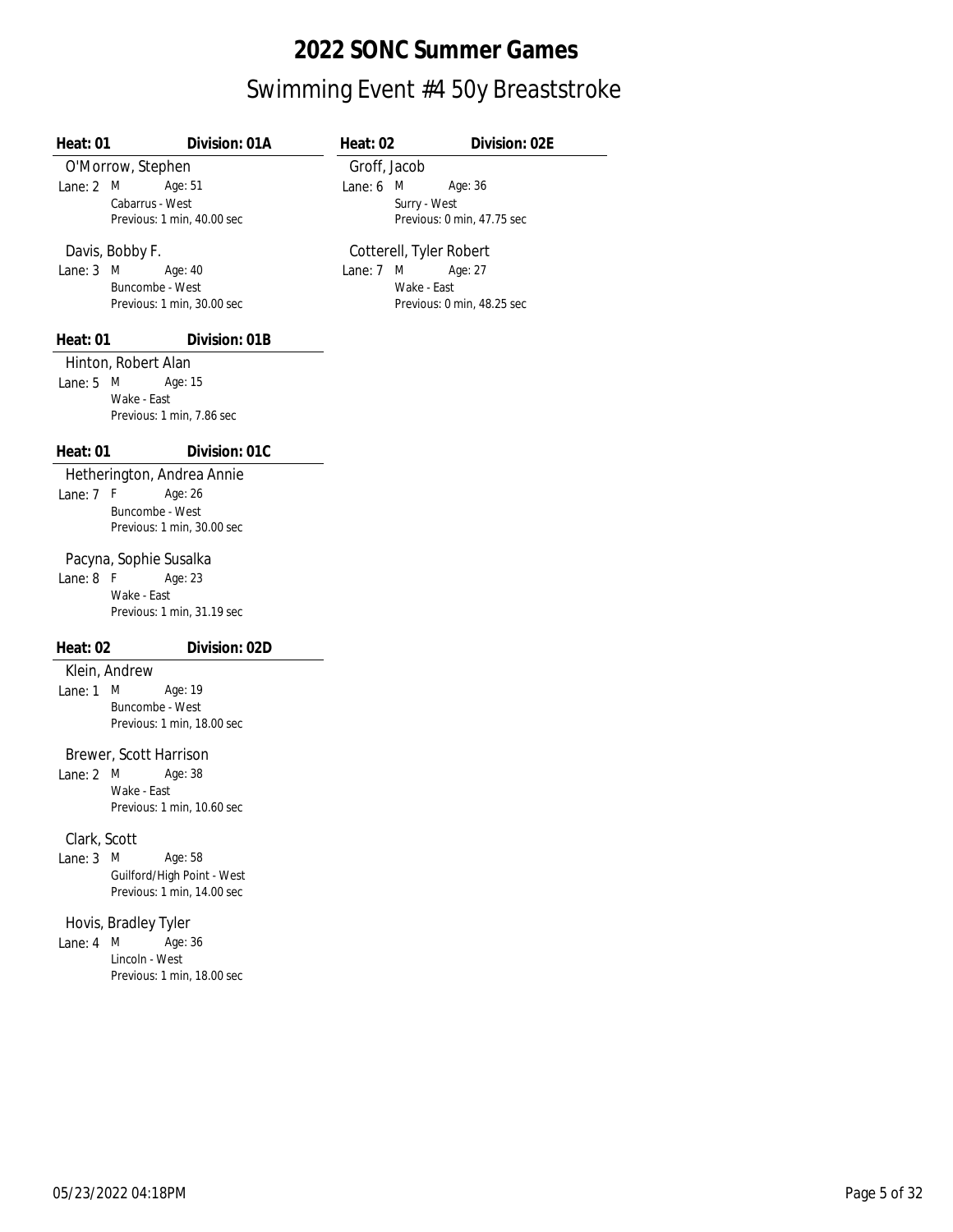### Swimming Event #5 15m Assisted Swim **2022 SONC Summer Games**

**Heat: 01 Division: 01A**

Larsen, Hunter James Lane: 5 M Age: 19 Johnston - East Previous: 0 min, 36.00 sec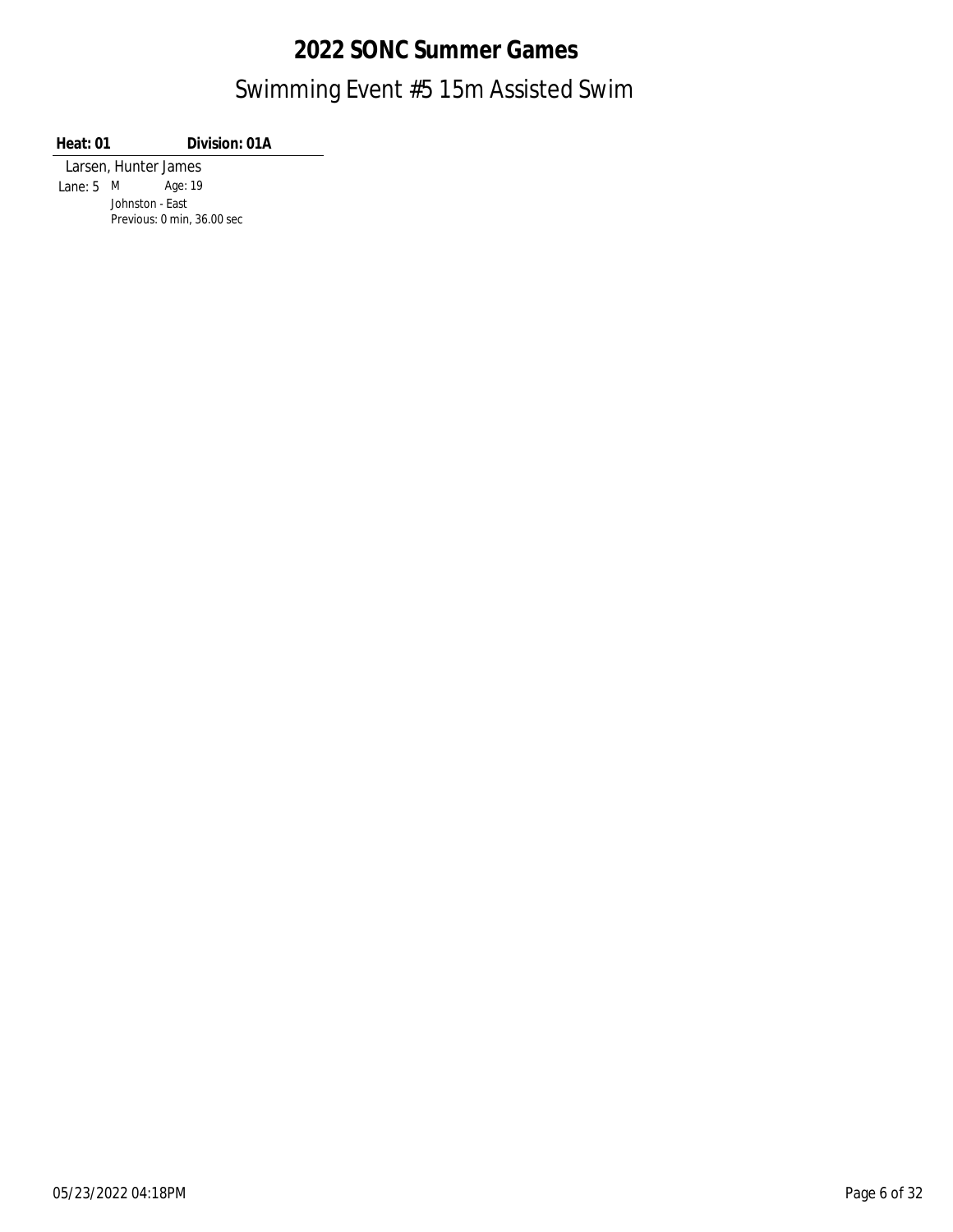### Swimming Event #6 100y Butterfly **2022 SONC Summer Games**

**Heat: 01 Division: 01A**

Johnson, Trinity Jade Lane: 5 F Age: 21 Buncombe - West Previous: 1 min, 8.00 sec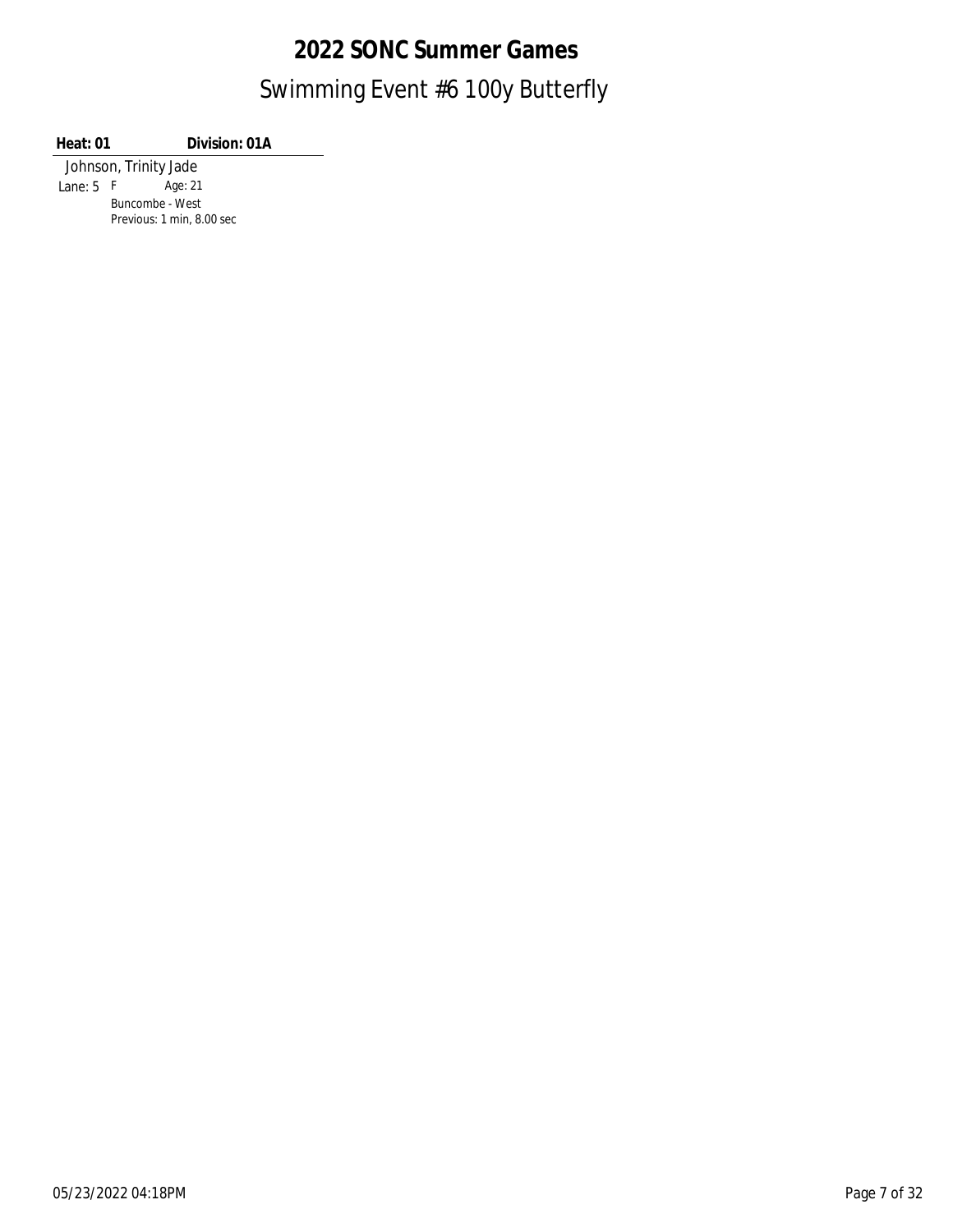| Heat: 01       | Division: 01A              |
|----------------|----------------------------|
|                | Thomson, Peri Coulais      |
| Lane: $2$ F    | Age: 25                    |
|                | Orange - East              |
|                | Previous: 3 min, 20.93 sec |
|                |                            |
| Heat: 01       | Division: 01B              |
|                | Henry, Bryan Russell       |
| Lane: 4 M      | Age: 29                    |
|                | Wake - Fast                |
|                | Previous: 1 min, 58.00 sec |
|                |                            |
| Heat: 01       | Division: 01C              |
|                |                            |
|                | Jackson, Jeffery Dale      |
| Lane: 6        | Age: 23<br>M               |
|                | Mecklenburg - West         |
|                | Previous: 2 min, 45.00 sec |
|                |                            |
| Heat: 01       | Division: 01D              |
|                | Hammer, William Brent      |
| Lane: $8 \,$ M | Age: 43                    |

Previous: 6 min, 35.00 sec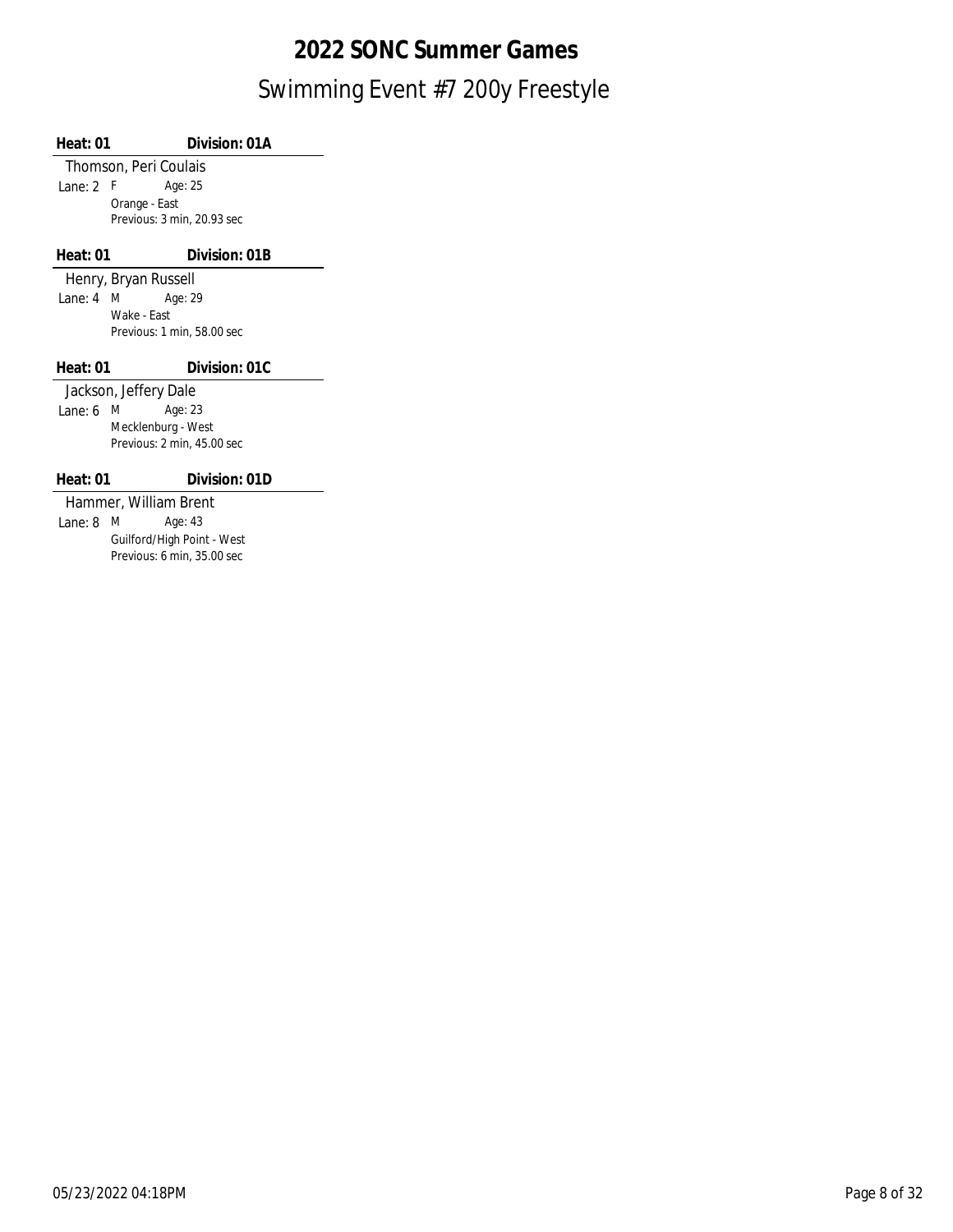### Swimming Event #8 25y Assisted Swim **2022 SONC Summer Games**

| Heat: 01  | Division: 01A                 |
|-----------|-------------------------------|
|           | Smilie, Nathan                |
|           | Age: 9<br>M                   |
|           | Lake Norman - West            |
|           | Previous: 1 min, 52.00 sec    |
| Heat: 01  | Division: 01B                 |
|           | Ammar, Tamer                  |
| Lane: 5 M | Age: 28                       |
|           | Buncombe - West               |
|           | Previous: 1 min, 25.00 sec    |
| Heat: 01  | Division: 01C                 |
|           | Berling, Cole Robert          |
|           | M<br>Age: 18                  |
|           | Lincoln - West                |
|           | Previous: 1 min, 17.00 sec    |
| Heat: 01  | Division: 01D                 |
|           | Karen, Leonel T               |
|           | M<br>Age: 8                   |
|           | New Hanover - East            |
|           | Previous: 0 min, 37.15 sec    |
| Heat: 01  | Division: 01E                 |
|           | Vanderpool, Charlese Danielle |

Age: 28 Lincoln - West Previous: 1 min, 52.00 sec F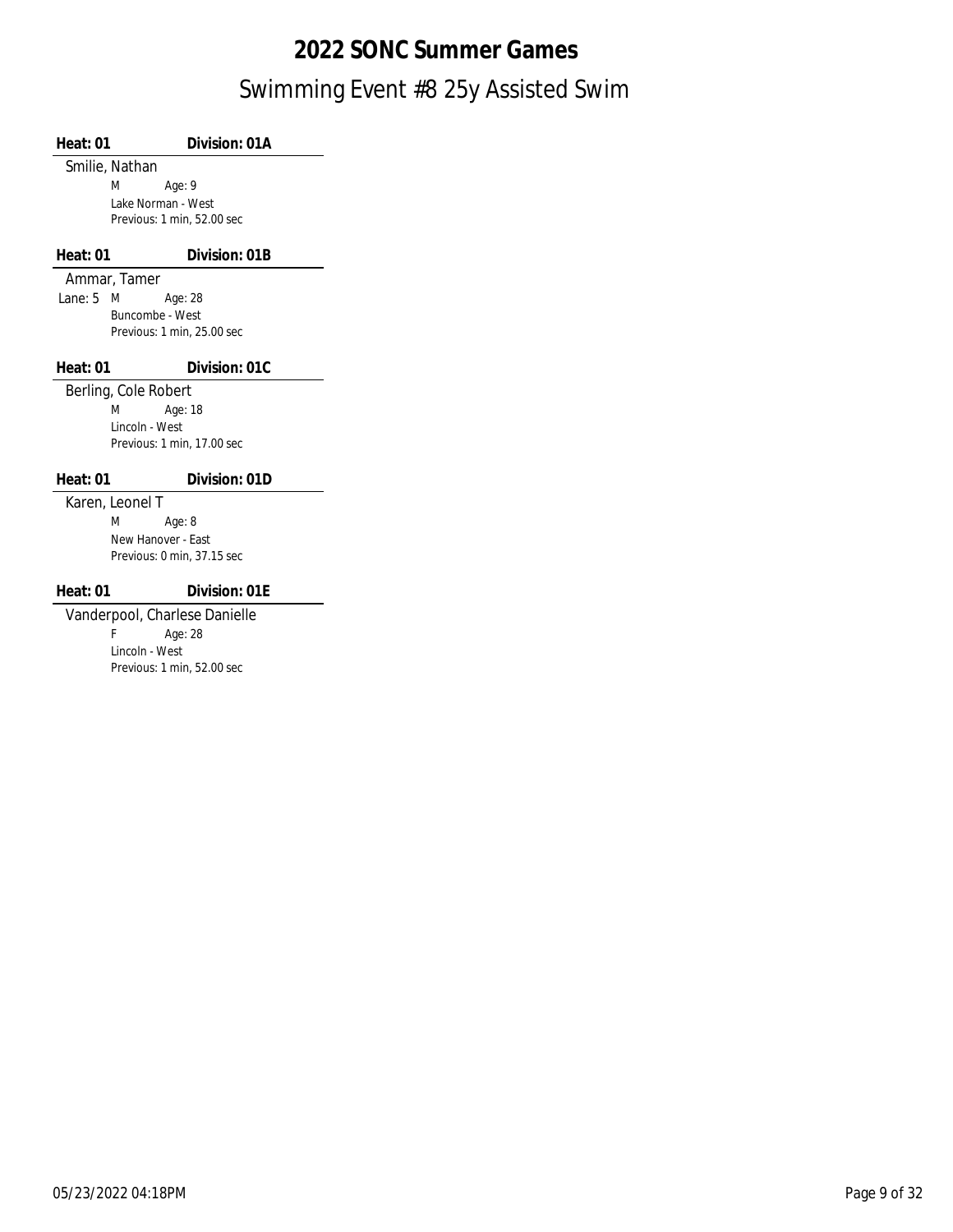### Swimming Event #9 100y Backstroke **2022 SONC Summer Games**

**Heat: 01 Division: 01A**

Nichols, James Robert Lane: 3 Age: 19 M Mecklenburg - West Previous: 2 min, 9.00 sec

#### **Heat: 01 Division: 01B**

Furiness, Alexander

Lane: 5 Age: 30 M Durham - East Previous: 1 min, 42.00 sec

#### Faggart, Amanda

Lane: 6 Age: 42 F Cabarrus - West Previous: 1 min, 57.00 sec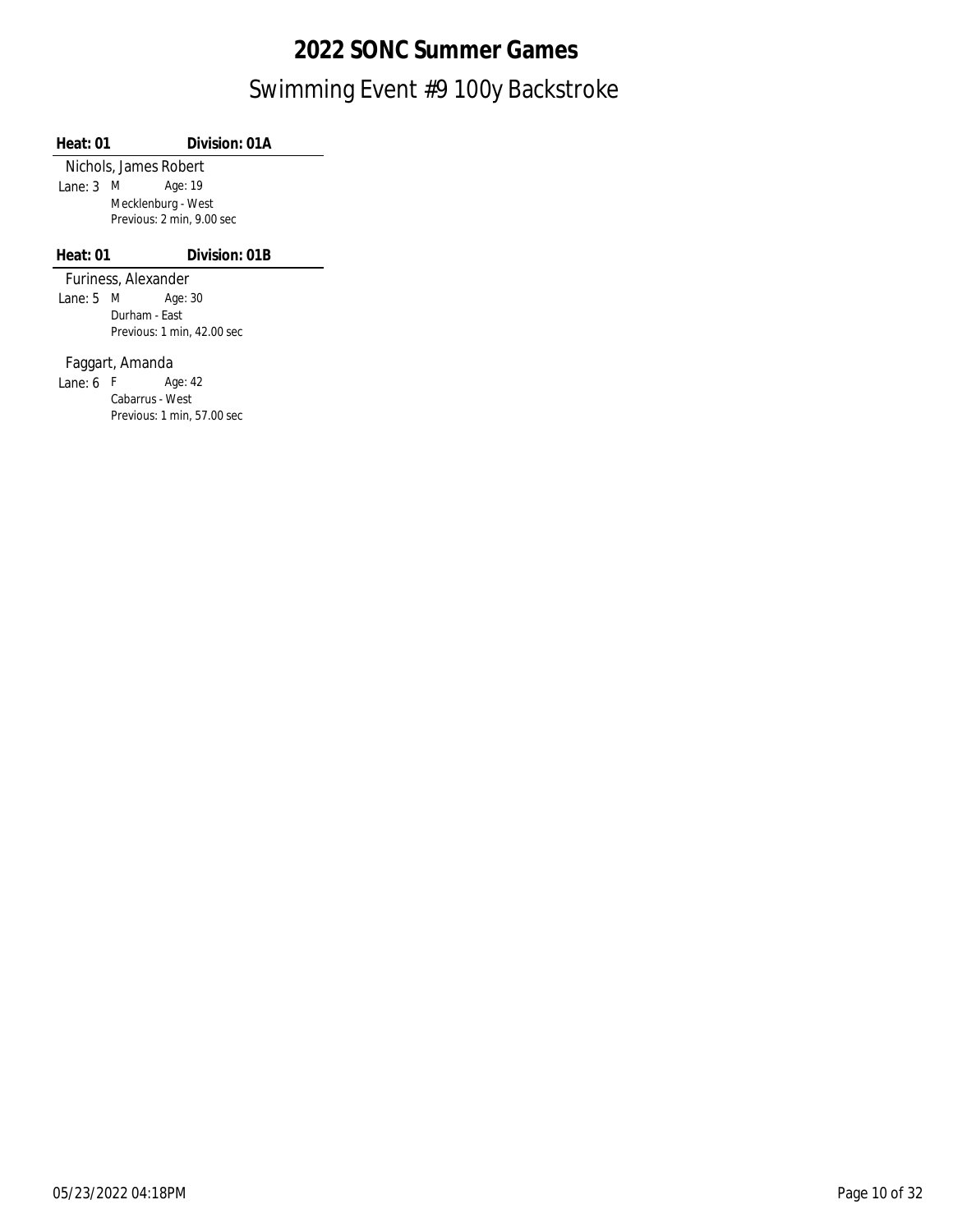### Swimming Event #10 25y Breaststroke **2022 SONC Summer Games**

**Heat: 01 Division: 01A**

Milling, Benjamin Ray Lane: 5 M Age: 24 Buncombe - West Previous: 0 min, 56.00 sec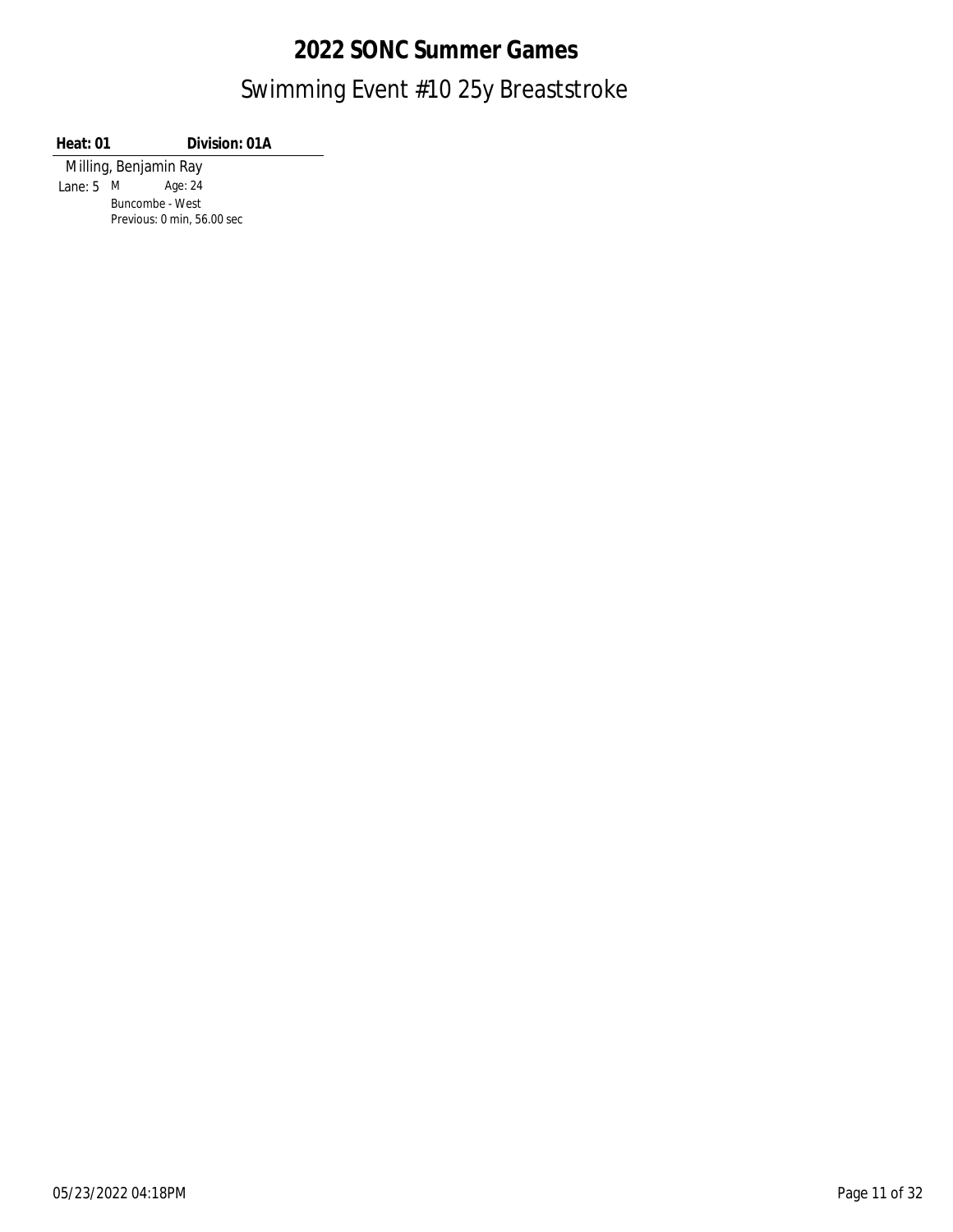### Swimming Event #11 25y Flotation Race **2022 SONC Summer Games**

**Heat: 01 Division: 01A** Ammar, Tamer Lane: 3 Age: 28 M Buncombe - West Previous: 2 min, 3.00 sec **Heat: 01 Division: 01B** Whittington, Ellen Renee Lane: 5 Age: 22 F Harnett - East Previous: 1 min, 15.00 sec **Heat: 01 Division: 01C** Larsen, Hunter James Lane: 7 Age: 19 M Johnston - East Previous: 1 min, 28.00 sec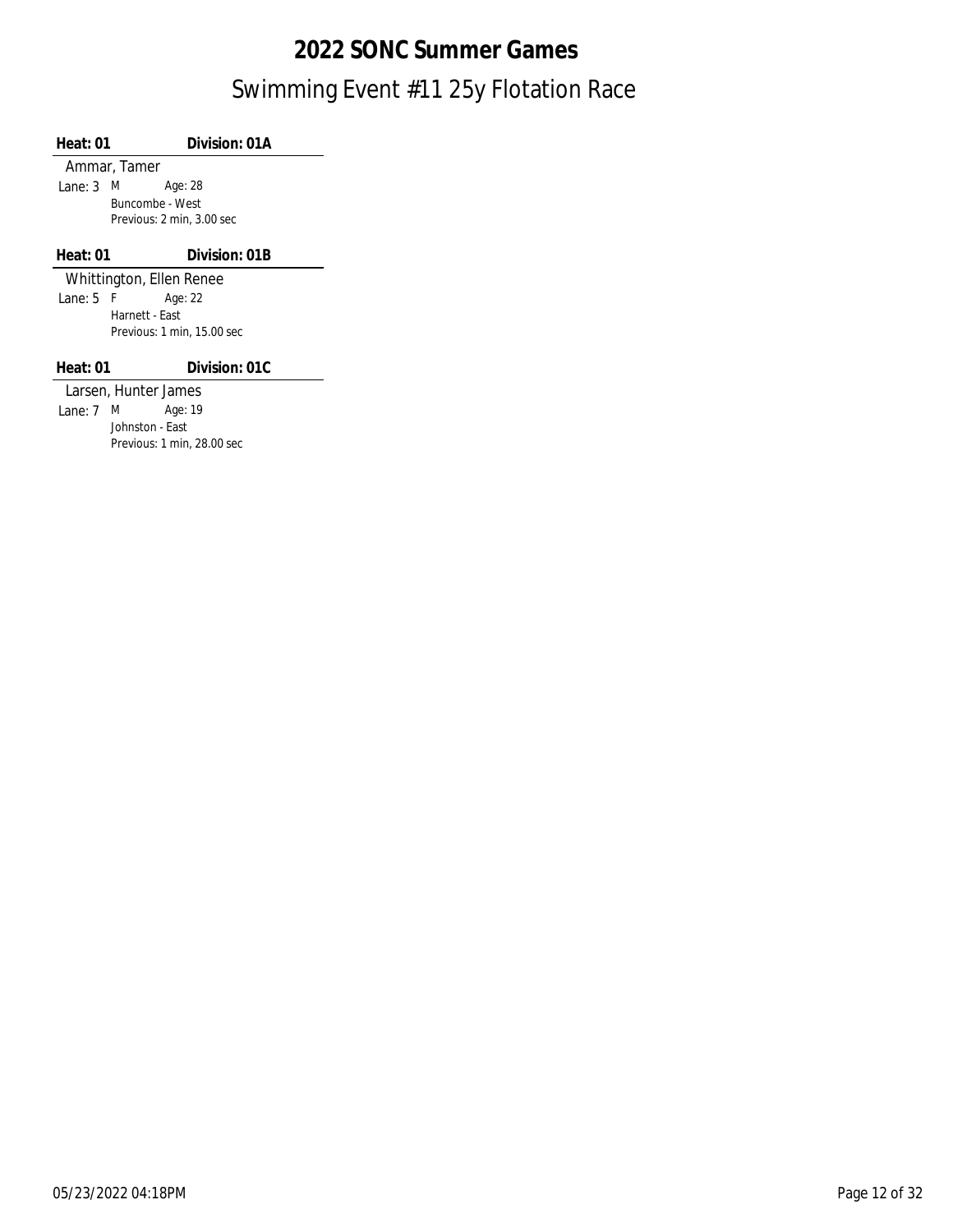## Swimming Event #12 50y Butterfly **2022 SONC Summer Games**

| Heat: 01       | Division: 01A                 |
|----------------|-------------------------------|
|                | Dehart, Karen                 |
| Lane: 1        | F<br>Age: 35                  |
|                | Watauga - West                |
|                | Previous: 2 min, 5.69 sec     |
|                |                               |
| Heat: 01       | Division: 01B                 |
|                | Hetherington, Andrea Annie    |
| Lane: 3        | F<br>Age: 26                  |
|                | Buncombe - West               |
|                | Previous: 1 min, 18.00 sec    |
|                | Burton, Elizabeth             |
| Lane: 4        | F<br>Age: 38                  |
|                | Buncombe - West               |
|                | Previous: 1 min, 12.00 sec    |
|                |                               |
| Heat: $01$     | Division: 01C                 |
|                | Delahoyde Jr., William Arthur |
| Lane: 6        | M<br>Age: 39                  |
|                | Wake - East                   |
|                | Previous: 0 min, 56.85 sec    |
|                | Wever, Danny J                |
| Lane: $7 \,$ M | Age: 32                       |
|                | Wake - East                   |
|                | Previous: 1 min, 3.91 sec     |
|                |                               |
| Heat: 01       | Division: 01D                 |
|                | Jackson, Jeffery Dale         |
| Lane: 9        | M<br>Age: 23                  |
|                | Mecklenburg - West            |
|                | Previous: 0 min, 41.00 sec    |
|                | Slagle, Christopher Jacob     |
| Lane:          | Age: 23<br>M                  |
| 10             | Dare - East                   |
|                | Previous: 0 min, 45.00 sec    |
|                |                               |
|                |                               |
|                |                               |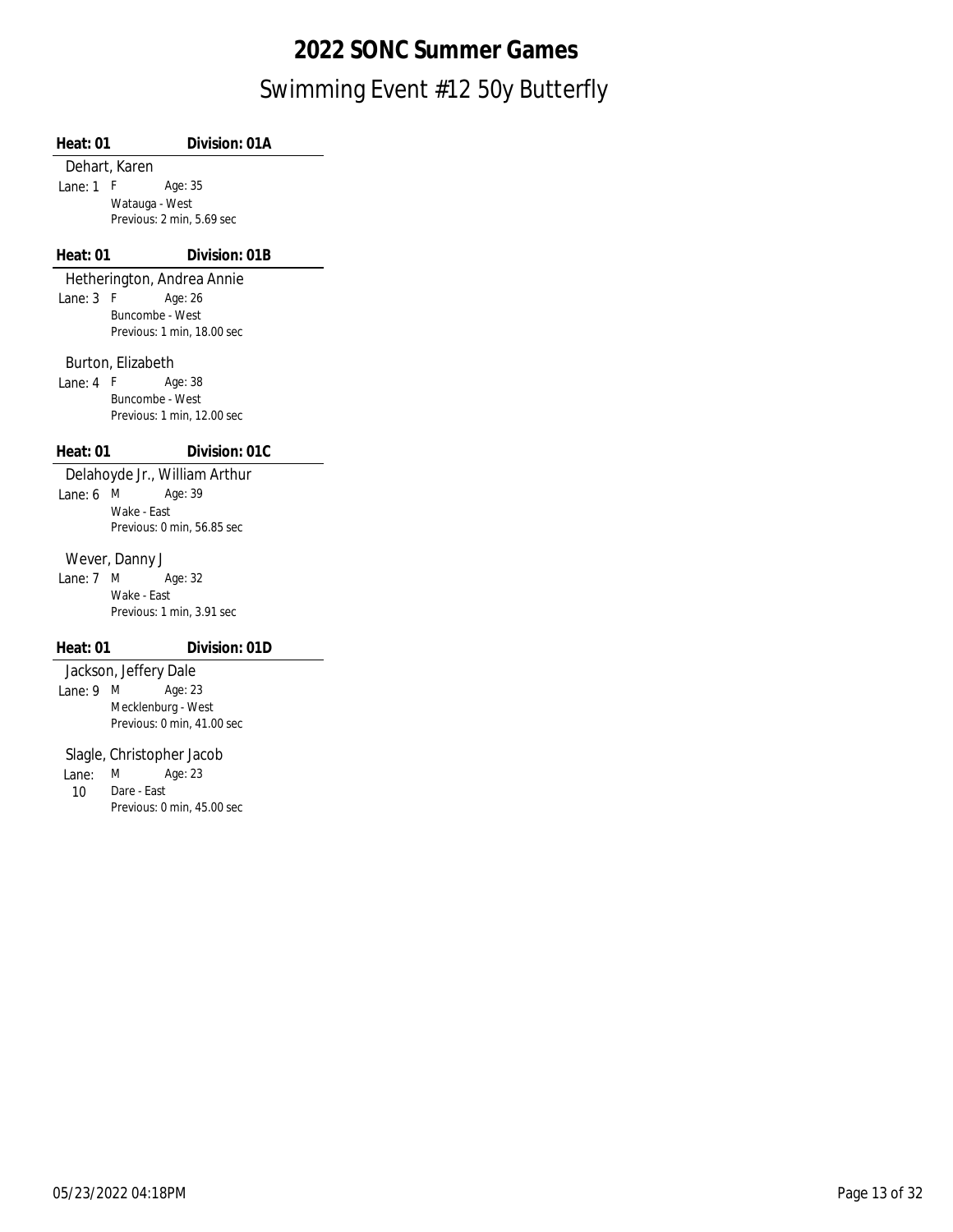| Division: 01A<br>Heat: 01                                                                                 | Heat: 02<br>Division: 02F                                                                               | Heat: 03<br>Division: 03K                                                                                        |
|-----------------------------------------------------------------------------------------------------------|---------------------------------------------------------------------------------------------------------|------------------------------------------------------------------------------------------------------------------|
| McCarthy, John J<br>Age: 52<br>Lane: $1 \, M$<br>Guilford/High Point - West<br>Previous: 2 min, 24.00 sec | Joyner, Neal Anthony<br>Age: 52<br>Lane: $4 \, M$<br>Surry - West<br>Previous: 1 min, 32.97 sec         | Pardus, Jonathan Henry<br>Age: 24<br>Lane: $8 \, M$<br>Orange - East<br>Previous: 1 min, 20.15 sec               |
| Division: 01B<br>Heat: 01                                                                                 | Darling, Will                                                                                           | Weber, David Peter                                                                                               |
| Harris, Jamarion<br>Age: 12<br>Lane: $3 \, M$<br>Lake Norman - West<br>Previous: 2 min, 20.00 sec         | Lane: $5 \, M$<br>Age: 30<br>Buncombe - West<br>Previous: 1 min, 22.00 sec<br>Heat: 02<br>Division: 02G | Lane: $9 \, M$<br>Age: 44<br>Guilford/High Point - West<br>Previous: 1 min, 15.00 sec<br>Hutchinson, Brian Keith |
|                                                                                                           | Mast, Matthew                                                                                           | M<br>Age: 40<br>Lane:                                                                                            |
| Division: 01C<br>Heat: 01<br>Blumer, Andrew<br>Lane: $5 \, M$<br>Age: 19                                  | Lane: 7 M<br>Age: 40<br>Watauga - West                                                                  | Cabarrus - West<br>10<br>Previous: 1 min, 11.00 sec                                                              |
| Mecklenburg - West                                                                                        | Previous: 2 min, 5.70 sec                                                                               | Heat: 04<br>Division: 04M                                                                                        |
| Previous: 1 min, 22.00 sec<br>Kuehner, Austin Richard<br>Lane: $6 \, M$<br>Age: 20<br>Durham - East       | Iwashima, Takichi<br>Lane: 8 M<br>Age: 46<br>Wake - East<br>Previous: 1 min, 39.00 sec                  | Silver, Stephanie<br>Lane: $1 F$<br>Age: 40<br>Watauga - West<br>Previous: 1 min, 18.41 sec                      |
| Previous: 1 min, 26.00 sec                                                                                | Williamson, Clay                                                                                        | Brown, McKenzie Cheyenne                                                                                         |
| Heat: 01<br>Division: 01D<br>Cook, Fallon Brooklyn                                                        | Lane: 9 M<br>Age: 31<br>Watauga - West<br>Previous: 1 min, 36.02 sec                                    | Lane: $2$ F<br>Age: 25<br>Cabarrus - West<br>Previous: 1 min, 17.00 sec                                          |
| Lane: $8$ F<br>Age: 23<br>Surry - West<br>Previous: 1 min, 53.57 sec<br>Chergui, Malak                    | Desmond, Jane<br>$-F$<br>Age: 30<br>Lane:<br>Durham - East<br>10<br>Previous: 2 min, 15.00 sec          | Bethune, Kaitlyn Marie<br>Lane: $3 F$<br>Age: 28<br>Mecklenburg - West<br>Previous: 1 min, 15.00 sec             |
| Lane: $9 F$<br>Age: 32<br>Durham - East<br>Previous: 1 min, 50.00 sec                                     | Heat: 03<br>Division: 03H<br>Goodman, Cassi Brooke                                                      | Danese, Olivia<br>Lane: $4 F$<br>Age: 24                                                                         |
| Glasscoe, Jordan Nicole<br>F<br>Age: 30<br>Lane:                                                          | Lane: $1 F$<br>Age: 38<br>Wake - East                                                                   | Lincoln - West<br>Previous: 1 min, 19.00 sec                                                                     |
| Guilford/High Point - West<br>10                                                                          | Previous: 2 min, 59.26 sec                                                                              | Division: 04N<br>Heat: $04$                                                                                      |
| Previous: 1 min, 44.00 sec                                                                                | Heat: 03<br>Division: 03J                                                                               | Coker, Cristian Anthony<br>Age: 12<br>Lane: $6 \, M$                                                             |
| Heat: 02<br>Division: 02E<br>Reynolds, Tabitha Dawn                                                       | Kirksey, Virginia Reid<br>Lane: $3 F$<br>Age: 26<br>Mecklenburg - West                                  | Mecklenburg - West<br>Previous: 1 min, 15.00 sec                                                                 |
| Lane: $1$ F<br>Age: 38<br>Surry - West<br>Previous: 2 min, 3.97 sec                                       | Previous: 1 min, 40.00 sec<br>Dehart, Karen                                                             | Williams, Dominic<br>M<br>Age: 11<br>Lane: 7                                                                     |
| Singer, Amanda Robyn<br>Age: 36<br>Lane: $2$ F                                                            | Lane: $4 F$<br>Age: 35<br>Watauga - West                                                                | Wake - East<br>Previous: 1 min, 30.65 sec                                                                        |
| Wake - East                                                                                               | Previous: 1 min, 29.40 sec                                                                              | Heat: 04<br>Division: 04P                                                                                        |
| Previous: 2 min, 18.89 sec                                                                                | Beayon, Katelyn Martha<br>Lane: $5 F$<br>Age: 25<br>Lake Norman - West<br>Previous: 1 min, 28.00 sec    | Collins, Gregory John<br>Lane: $9 \, M$<br>Age: 16<br>Mecklenburg - West<br>Previous: 1 min, 13.00 sec           |

Tisdale, Amber Rose Lane: 6 Age: 30 F Lake Norman - West Previous: 1 min, 28.00 sec Klein, Andrew

Lane: M Age: 19 10 Buncombe - West

Previous: 1 min, 13.00 sec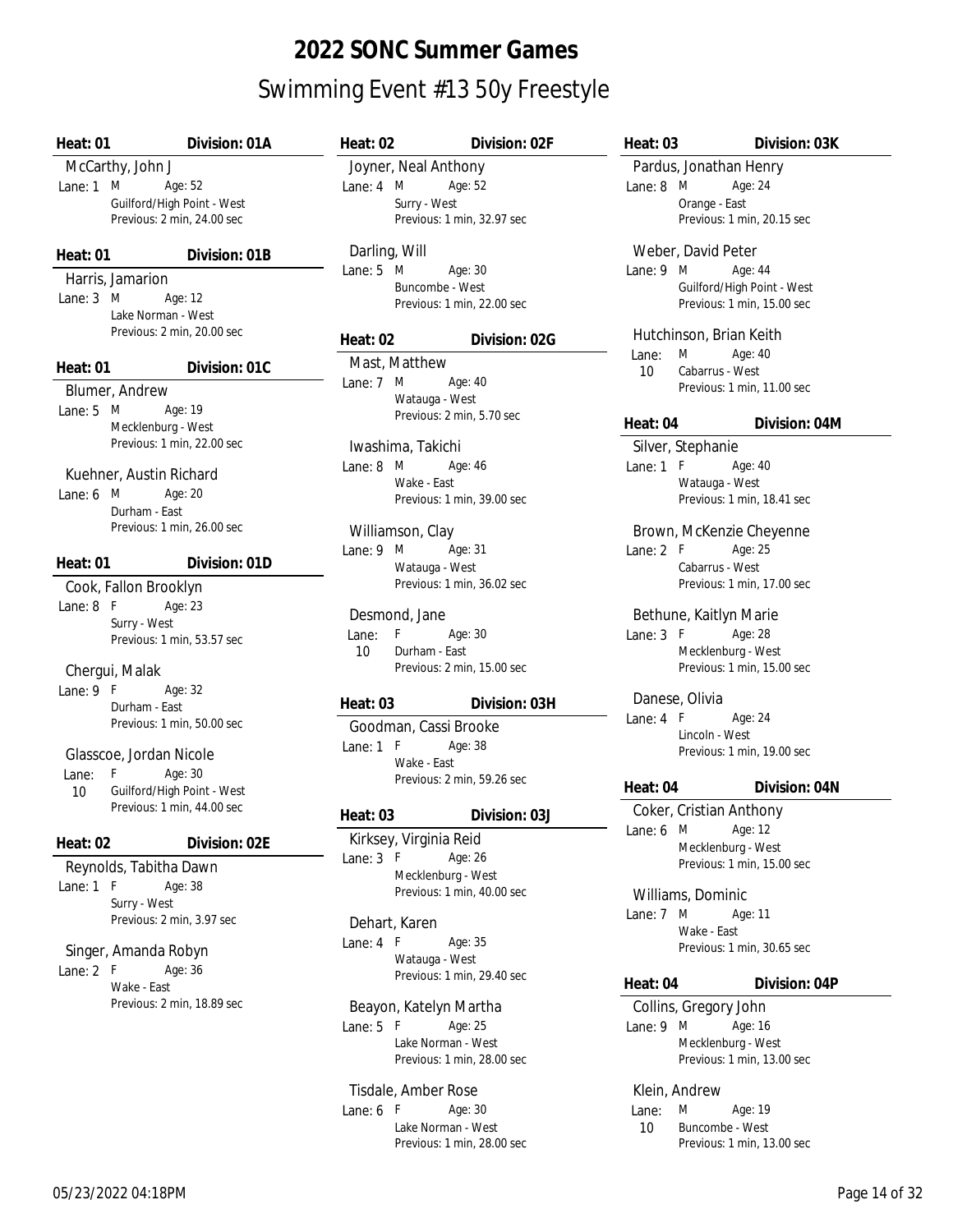| Division: 05Q<br>Heat: $05$                                  | Division: 06T<br>Heat: 06                  | Division:<br>Heat: 07                                   |
|--------------------------------------------------------------|--------------------------------------------|---------------------------------------------------------|
| Powell, Travis                                               | Yokeley, Josiah Thomas                     | Akin, Mitchell                                          |
| Lane: $2 \mathsf{M}$<br>Age: 32                              | Lane: 4 M<br>Age: 14                       | Lane: 9 M<br>Age: 38                                    |
| Surry - West                                                 | Davidson - West                            | Wake - East                                             |
| Previous: 1 min, 19.22 sec                                   | Previous: 1 min, 2.00 sec                  | Previous: 0 min, 57.87 sec                              |
| Potts, Douglas Aaron                                         | Morrow, Caitlin                            | Milstead, Kristen Nicole                                |
| Lane: $3 \text{ M}$ Age: $33 \text{ A}$                      | Lane: $5 F$<br>Age: 15                     | F.<br>Age: 30<br>Lane:                                  |
| Cabarrus - West                                              | New Hanover - East                         | Lake Norman - West<br>10                                |
| Previous: 1 min, 10.00 sec                                   | Previous: 1 min, 1.02 sec                  | Previous: 1 min, 3.00 sec                               |
| Alligood, Jason E                                            | Ahlborn, Scott Watkins                     | Heat: 08<br>Division:                                   |
| Lane: 4 M<br>Age: 37                                         | Lane: $6 \, M$<br>Age: 13                  | Dear, Patrick Alan                                      |
| Beaufort/Hyde - East                                         | Mecklenburg - West                         | Age: 33<br>Lane: $1 \t M$                               |
| Previous: 1 min, 11.00 sec                                   | Previous: 1 min, 7.00 sec                  | Wake - East                                             |
| Division: 05R<br>Heat: 05                                    | Heat: 06<br>Division: 06U                  | Previous: 1 min, 3.06 sec                               |
|                                                              |                                            |                                                         |
| Degnan, Kathleen<br>Lane: $6 \quad F \qquad \text{Age: } 29$ | Dunne, Bently<br>Lane: $8 \t M$<br>Age: 17 | Hovis, Bradley Tyler<br>Lane: $2 \mathsf{M}$<br>Age: 36 |
| Mecklenburg - West                                           | Wake - East                                | Lincoln - West                                          |
| Previous: 1 min, 10.00 sec                                   | Previous: 0 min, 59.16 sec                 | Previous: 0 min, 59.00 sec                              |
|                                                              |                                            |                                                         |
| Pearson, Charity Hope                                        | Heat: $07$<br>Division: 07V                | Davis, Bobby F.                                         |
| Lane: 7 F Age: 21<br>Surry - West                            | Nealy, Dawson Avery                        | Lane: $3 \, M$<br>Age: 40<br>Buncombe - West            |
| Previous: 1 min, 6.72 sec                                    | Lane: $1 \, M$<br>Age: 20                  | Previous: 1 min, 2.00 sec                               |
|                                                              | Iredell - West                             |                                                         |
| Auten, Amanda Catherine                                      | Previous: 1 min, 3.00 sec                  | Wolcott, Bevin                                          |
| Lane: 8 F Age: 23                                            | Watkins, Justin Loyd                       | Lane: $4$ F<br>Age: 41                                  |
| Cabarrus - West                                              | Lane: $2 \t M$<br>Age: 21                  | Cabarrus - West                                         |
| Previous: 1 min, 2.00 sec                                    | Cabarrus - West                            | Previous: 1 min, 2.00 sec                               |
| Katkowski, Serafina Olivia                                   | Previous: 1 min, 5.00 sec                  | Heat: 08<br>Division:                                   |
| Age: 17<br>Lane: $9 F$                                       |                                            |                                                         |
| Mecklenburg - West                                           | Beckmann, Thomas                           | Mora Jr, Rolando Alberto                                |
| Previous: 1 min, 0.00 sec                                    | Lane: $3 \, M$<br>Age: 21                  | Lane: $6 \, M$<br>Age: 24                               |
|                                                              | Durham - East<br>Previous: 1 min, 7.00 sec | Mecklenburg - West<br>Previous: 0 min, 56.00 sec        |
| Zrubek, Amanda Marie                                         |                                            |                                                         |
| Age: 16<br>Lane: $F$<br>10<br>Orange - East                  | Heat: 07 Division: 07W                     | Nester, Hiatt Grey                                      |
| Previous: 1 min, 10.59 sec                                   | Kluttz, Starr                              | Age: 23<br>Lane: $7 \,$ M                               |
|                                                              | Age: 58<br>Lane: $5 F$                     | Surry - West                                            |
| Division: 06S<br>Heat: 06                                    | Cabarrus - West                            | Previous: 0 min, 53.19 sec                              |
| Houston, Alex Rashad                                         | Previous: 0 min, 52.00 sec                 | Casstevens, Chance Nathan                               |
| Lane: $2 \, M$<br>Age: 41                                    | Pacyna, Sophie Susalka                     | Lane: $8 \, M$<br>Age: 22                               |
| Mecklenburg - West                                           | Age: 23<br>Lane: $6$ F                     | Surry - West                                            |
| Previous: 2 min, 55.00 sec                                   | Wake - East                                | Previous: 0 min, 52.66 sec                              |
|                                                              | Previous: 0 min, 51.48 sec                 | Logsdon, Adrian Zayne                                   |
|                                                              |                                            | Lane: $9 \, M$<br>Age: 24                               |
|                                                              | Simon, Melinda Sue                         | New Hanover - East                                      |
|                                                              | Lane: $7 F$<br>Age: 43<br>Surry - West     | Previous: 0 min, 52.34 sec                              |
|                                                              | Previous: 0 min, 56.25 sec                 | Chaisson, Anthony                                       |
|                                                              |                                            | M<br>Age: 27<br>Lane:                                   |
|                                                              |                                            | Durham - East<br>10                                     |
|                                                              |                                            | Previous: 0 min, 57.00 sec                              |

**Heat: 07 Division: 07X**

**Heat: 08 Division: 08Y**

**Heat: 08 Division: 08Z**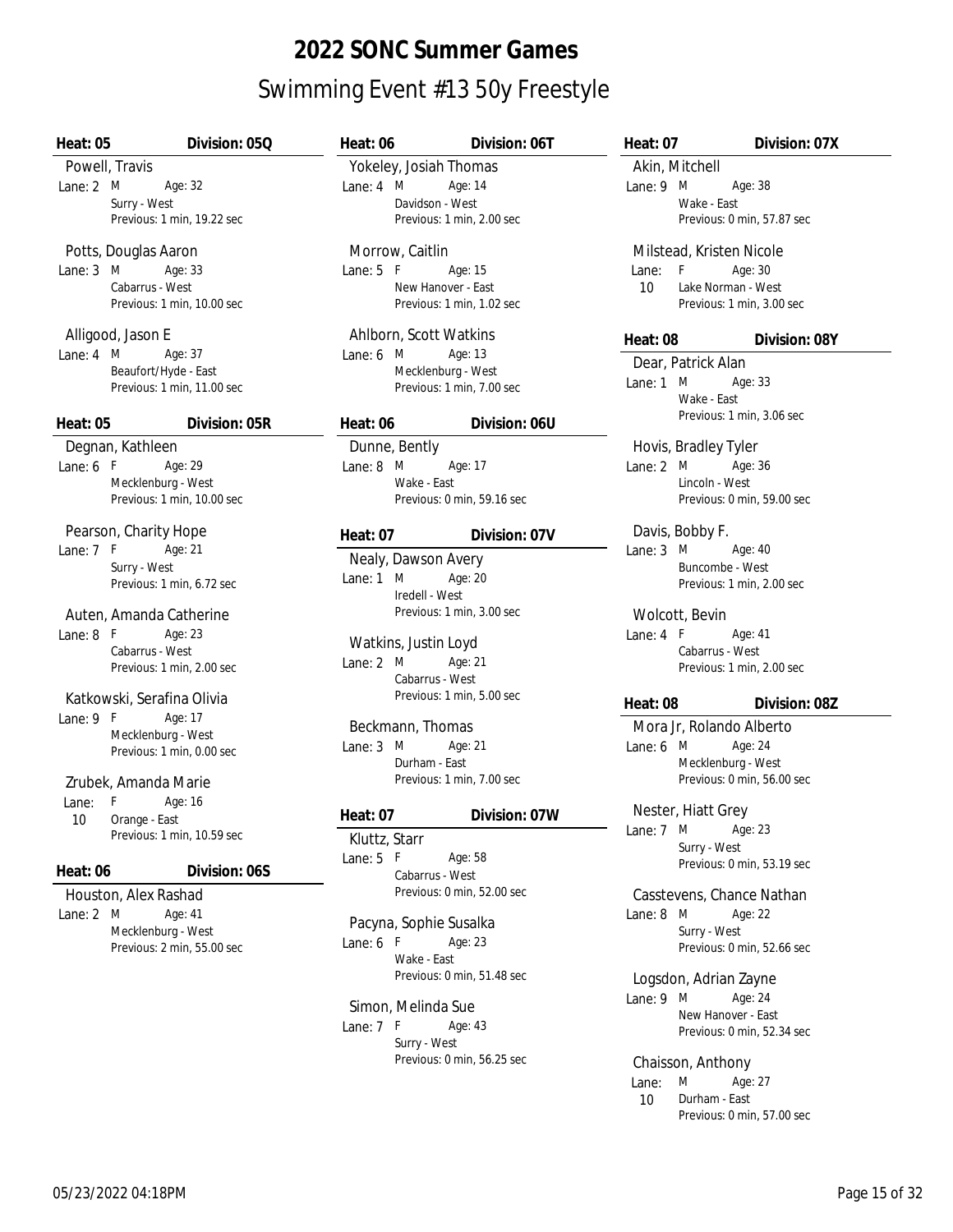#### **Heat: 09 Division: 09AA**

Bonanni, Andrew William Lane: 1 M Age: 12 Dare - East Previous: 0 min, 58.00 sec

#### Gray, Bailey Caleb

Lane: 2 Age: 21 M Surry - West Previous: 0 min, 54.68 sec

#### Cuaresma, Dennis-Marc Quianlan

Lane: 3 Age: 21 M Durham - East Previous: 0 min, 52.00 sec

#### Ramirez, Austin

- Lane: 4 Age: 21 M Beaufort/Hyde - East Previous: 0 min, 58.00 sec
- **Heat: 09 Division: 09BB**

#### Poludniak, Carson Daniel

Lane: 6 Age: 15 M Mecklenburg - West Previous: 0 min, 58.00 sec

#### LaFont, Bailey

Lane: 7 Age: 12 M Lake Norman - West Previous: 0 min, 50.00 sec

#### St George, Astin Marvin

Lane: 8 Age: 12 M Lake Norman - West Previous: 0 min, 53.00 sec

#### **Heat: 09 Division: 09CC**

### Joyner, Devin

Lane: Age: 19 M 10 Guilford/High Point - West Previous: 0 min, 49.00 sec

#### **Heat: 10 Division: 10DD**

Robinson, Darius Marellus Lane: 1 M Age: 29 Cabarrus - West Previous: 0 min, 45.00 sec

Nager, Michael Harrison Lane: 2 Age: 29 M Orange - East Previous: 0 min, 40.15 sec

#### Barbaro, Brandon

Lane: 3 Age: 37 M Orange - East Previous: 0 min, 40.01 sec

#### Bryson, Matthew Marshall Lane: 4 Age: 35 M Durham - East Previous: 0 min, 41.00 sec

#### **Heat: 10 Division: 10EE**

Patterson, Ted Jones Lane: 6 Age: 31 M Cabarrus - West Previous: 0 min, 53.00 sec

#### O'Morrow, Stephen

Lane: 7 Age: 51 M Cabarrus - West Previous: 0 min, 47.00 sec

#### Walsh, Christopher Marshall

Lane: 8 M Age: 38 New Hanover - East Previous: 0 min, 49.96 sec

#### Wever, Danny J

Lane: 9 M Age: 32 Wake - East Previous: 0 min, 50.72 sec

#### Godwin, King Nobuyoshi

Lane: Age: 30 M 10 Wake - East Previous: 0 min, 54.14 sec

Murphy, Daniel Richard Lane: 2 Age: 23 M Lake Norman - West Previous: 0 min, 36.00 sec

**Heat: 11 Division: 11FF**

Groff, Jacob

Lane: 3 Age: 36 M Surry - West Previous: 0 min, 34.84 sec

#### Mulhall, John P.

Lane: 4 Age: 32 M Cabarrus - West Previous: 0 min, 31.00 sec

#### Boyer, Robert Anthony

Lane: 5 Age: 45 M New Hanover - East Previous: 0 min, 31.10 sec

#### Bowie, Jeffrey Tyler

Lane: 6 Age: 25 M Iredell - West Previous: 0 min, 35.00 sec

**Heat: 11 Division: 11GG**

Evans, Matthews Lane: 8 Age: 18 M Wake - East Previous: 0 min, 44.29 sec

#### **Heat: 12 Division: 12HH**

Miller, Nicole Jami Lane: 1 Age: 15 F Cabarrus - West Previous: 0 min, 48.00 sec

Tesh, Adler Grafton

Lane: 2 Age: 15 M Davidson - West Previous: 0 min, 43.00 sec

#### Harris, Ja'von

Lane: 3 Age: 13 M Lake Norman - West Previous: 0 min, 40.00 sec

#### Boswell, Lucy

Lane: 4 Age: 12 F Lake Norman - West Previous: 0 min, 42.00 sec

Hinton, Robert Alan Lane: 5 Age: 15 M Wake - East Previous: 0 min, 45.54 sec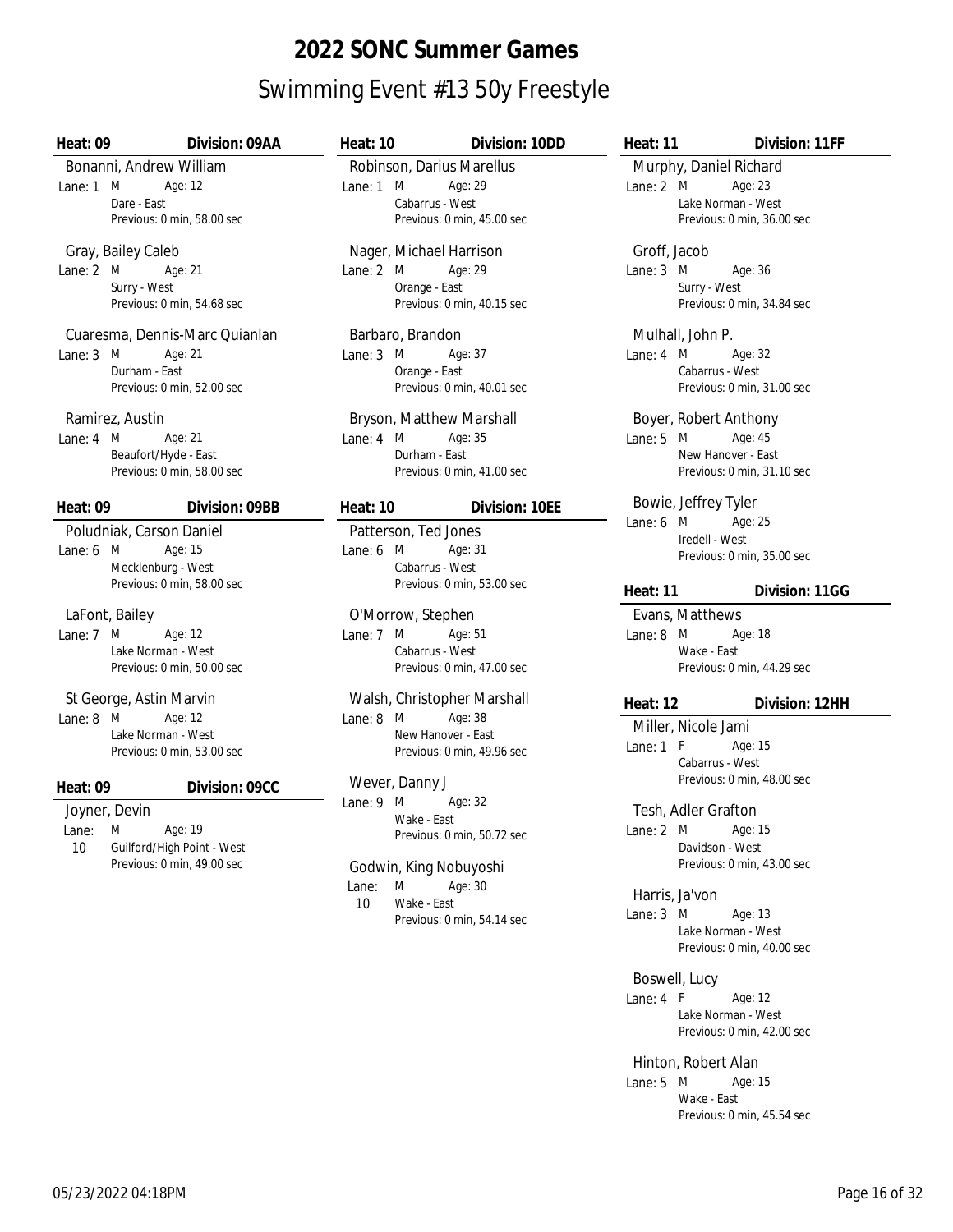**Heat: 12 Division: 12JJ**

Garbenis, Jaden Thomas Lane: 7 Age: 16 M New Hanover - East

Previous: 0 min, 34.32 sec

Lucast, Zechariah Scott

Lane: 8 Age: 16 M Dare - East Previous: 0 min, 37.00 sec

**Heat: 12 Division: 12KK**

Greenblatt, Carrie Ann Lane: Age: 43 F 10 Lake Norman - West Previous: 0 min, 28.00 sec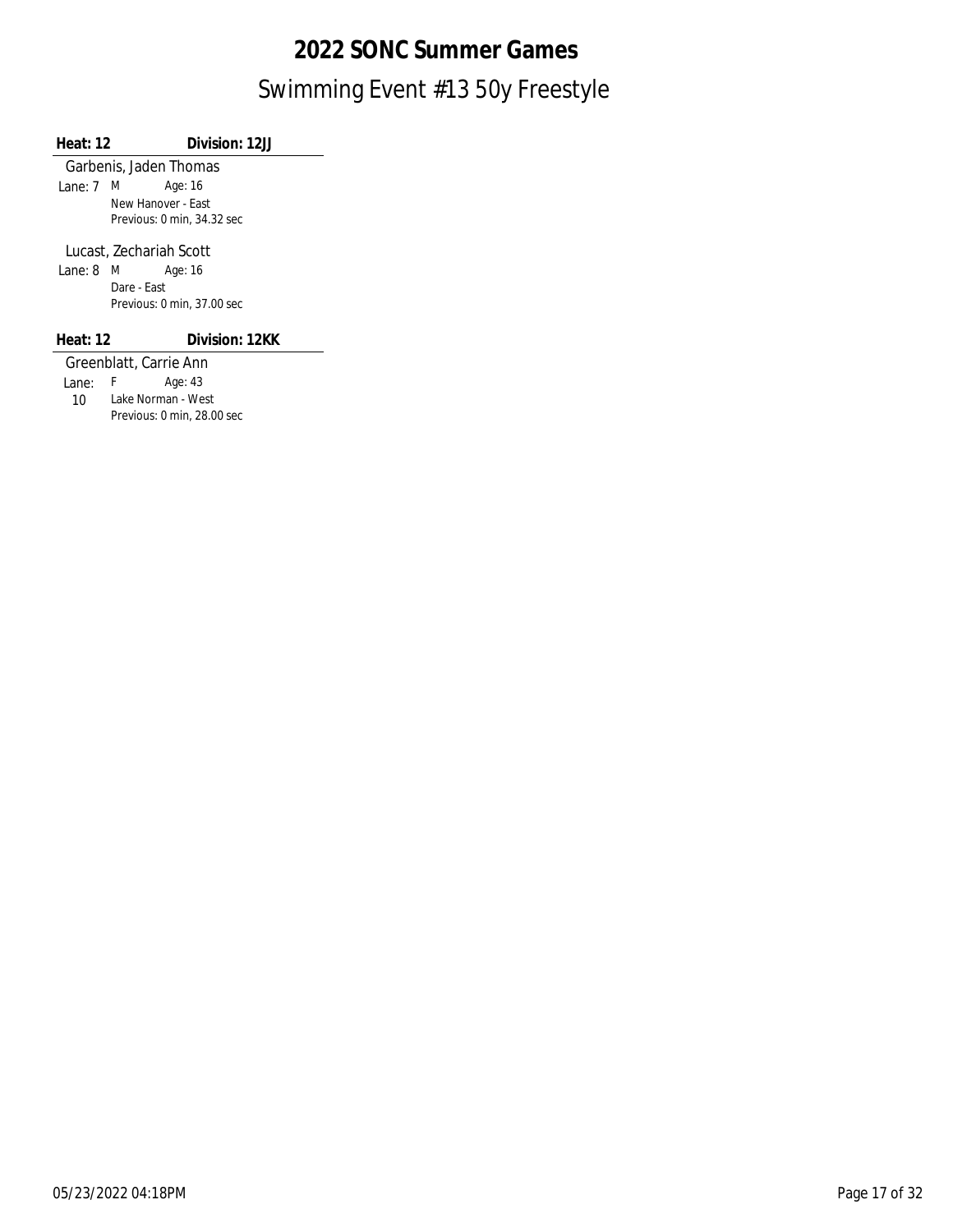**Heat: 01 Division: 01A**

Danese, Olivia Lane: 5 F Age: 24 Lincoln - West

Previous: 14 min, 57.00 sec

Quinn, Cortney

Lane: 6 F Age: 41 New Hanover - East Previous: 15 min, 13.00 sec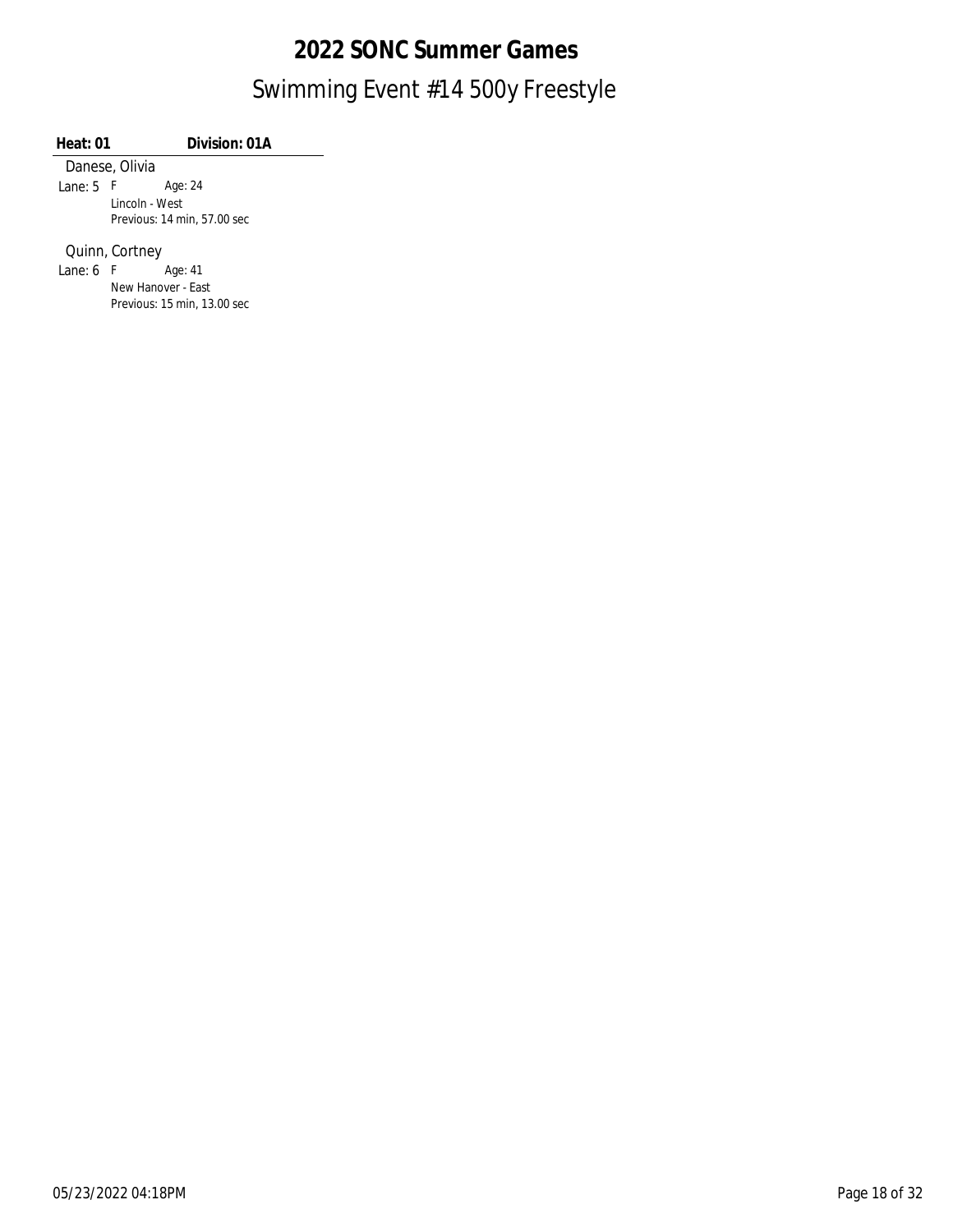### Swimming Event #15 25y Kickboard **2022 SONC Summer Games**

| Heat: 01    | Division: 01A                                    | Heat: 02   |                            | Division: 02H |
|-------------|--------------------------------------------------|------------|----------------------------|---------------|
|             | Hutchinson, Samantha Brooke                      |            | Karen, Leonel T            |               |
| Lane: 1     | F<br>Age: 25                                     | Lane: $5$  | M                          | Age: 8        |
|             | Gaston - West                                    |            | New Hanover - East         |               |
|             | Previous: 1 min, 20.00 sec                       |            | Previous: 0 min, 29.12 sec |               |
| Heat: 01    | Division: 01B                                    | Heat: $02$ |                            | Division: 02J |
|             | Smilie, Nathan                                   |            | Schenk, Nicholas Gordon    |               |
| Lane: $3$   | M<br>Age: 9                                      | Lane: 8    | M                          | Age: 21       |
|             | Lake Norman - West                               |            | New Hanover - East         |               |
|             | Previous: 1 min, 20.00 sec                       |            | Previous: 0 min, 27.53 sec |               |
| Heat: $01$  | Division: 01C                                    |            |                            |               |
|             | Wallace, Rain Victoria                           |            |                            |               |
| Lane: 5     | - F<br>Age: 12                                   |            |                            |               |
|             | Lake Norman - West<br>Previous: 1 min, 12.00 sec |            |                            |               |
|             |                                                  |            |                            |               |
| Heat: $01$  | Division: 01D                                    |            |                            |               |
|             | Hardy, Mary Gray                                 |            |                            |               |
| Lane: $7$   | F<br>Age: 16                                     |            |                            |               |
|             | Wayne - East                                     |            |                            |               |
|             | Previous: 1 min, 1.00 sec                        |            |                            |               |
|             | Whittington, Ellen Renee                         |            |                            |               |
| Lane: $8$ F | Age: 22                                          |            |                            |               |
|             | Harnett - East                                   |            |                            |               |
|             | Previous: 1 min, 3.00 sec                        |            |                            |               |
| Heat: 01    | Division: 01E                                    |            |                            |               |
|             | Bailey, Braeden Ray                              |            |                            |               |
| Lane:       | Age: 19<br>M                                     |            |                            |               |
| 10          | Iredell - West                                   |            |                            |               |
|             | Previous: 1 min, 4.00 sec                        |            |                            |               |
| Heat: 02    | Division: 02F                                    |            |                            |               |
|             | Glynn, Kyle Peter                                |            |                            |               |
|             | Lane: $1 \text{ M}$ Age: $45$                    |            |                            |               |
|             | Surry - West<br>Previous: 0 min, 45.52 sec       |            |                            |               |
|             |                                                  |            |                            |               |
|             | Burt, Jessica Susan                              |            |                            |               |
| Lane: $2$ F | Age: 40                                          |            |                            |               |
|             | Harnett - East                                   |            |                            |               |
|             | Previous: 0 min, 44.00 sec                       |            |                            |               |
| Heat: 02    | Division: 02G                                    |            |                            |               |
|             | Yee, Brandon                                     |            |                            |               |
| Lane: 4     | M<br>Age: 20                                     |            |                            |               |
|             | Lake Norman - West<br>Previous: 0 min, 35.00 sec |            |                            |               |
|             |                                                  |            |                            |               |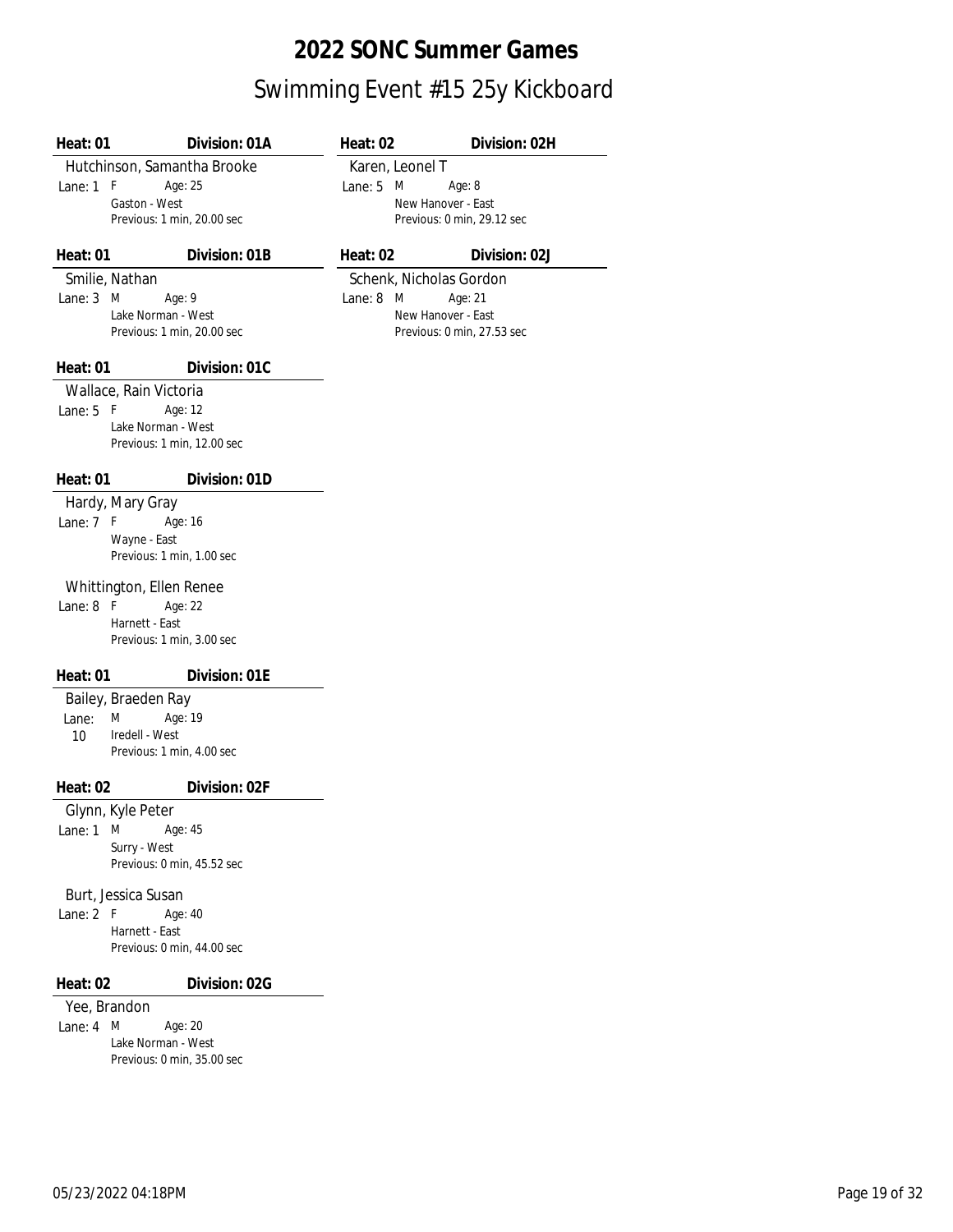### Swimming Event #16 50y Backstroke **2022 SONC Summer Games**

| Heat: $01$           | Division: 01A                                | Heat: 02                         | Division: 02F                         | Heat: 03                 | Division: 03J              |
|----------------------|----------------------------------------------|----------------------------------|---------------------------------------|--------------------------|----------------------------|
| Joyner, Neal Anthony |                                              | Silver, Stephanie                |                                       | Dorsey, Lane Michelle    |                            |
| Lane: 2 M            | Age: 52                                      | Lane: $5 F$                      | Age: 40                               | Lane: F                  | Age: 21                    |
|                      | Surry - West                                 |                                  | Watauga - West                        | 10 <sup>1</sup>          | Johnston - East            |
|                      | Previous: 3 min, 3.84 sec                    |                                  | Previous: 1 min, 26.35 sec            |                          | Previous: 1 min, 27.00 sec |
| Heat: $01$           | Division: 01B                                | Floyd, Jennifer                  |                                       | Heat: 04                 | Division: 04K              |
| Mast, Matthew        |                                              | Lane: $6$ F<br>Wake - East       | Age: 34                               | St George, Astin Marvin  |                            |
| Lane: 4 M            | Age: 40                                      |                                  | Previous: 1 min, 21.57 sec            | Lane: $1 \, M$           | Age: 12                    |
|                      | Watauga - West                               |                                  |                                       |                          | Lake Norman - West         |
|                      | Previous: 2 min, 11.18 sec                   | Weber, David Peter               |                                       |                          | Previous: 1 min, 21.00 sec |
| Darling, Will        |                                              | Lane: 7 M                        | Age: 44<br>Guilford/High Point - West | Miller, Nicole Jami      |                            |
| Lane: $5 \, M$       | Age: 30                                      |                                  | Previous: 1 min, 25.00 sec            | Lane: $2$ F              | Age: 15                    |
|                      | Buncombe - West                              |                                  |                                       |                          | Cabarrus - West            |
|                      | Previous: 1 min, 45.00 sec                   | Stanley, Sherrie G               |                                       |                          | Previous: 1 min, 20.00 sec |
|                      |                                              | Lane: $8$ F                      | Age: 42                               |                          |                            |
| Heat: $01$           | Division: 01C                                |                                  | Johnston - East                       | Heat: 04                 | Division: 04M              |
| Powell, Travis       |                                              |                                  | Previous: 1 min, 28.00 sec            | Patterson, Ted Jones     |                            |
| Lane: 7 M            | Age: 32                                      |                                  |                                       | Lane: $4 \, M$           | Age: 31                    |
|                      | Surry - West                                 | Heat: $03$                       | Division: 03G                         |                          | Cabarrus - West            |
|                      | Previous: 2 min, 37.07 sec                   | Nester, Hiatt Grey               |                                       |                          | Previous: 1 min, 10.00 sec |
| Heat: 01             | Division: 01D                                | Lane: $1 \, M$                   | Age: 23                               | Ferguson, Patrick Ryan   |                            |
|                      |                                              | Surry - West                     | Previous: 1 min, 34.44 sec            | Lane: $5 \, M$           | Age: 30                    |
| Williamson, Clay     |                                              |                                  |                                       |                          | Guilford/High Point - West |
| Lane: 9 M            | Age: 31                                      | Pardus, Jonathan Henry           |                                       |                          | Previous: 1 min, 19.00 sec |
|                      | Watauga - West<br>Previous: 2 min, 38.67 sec | Lane: $2 \, M$                   | Age: 24                               |                          |                            |
|                      |                                              | Orange - East                    |                                       | Heat: 04                 | Division: 04N              |
|                      | Glasscoe, Jordan Nicole                      |                                  | Previous: 1 min, 30.01 sec            |                          | Katkowski, Serafina Olivia |
| F<br>Lane:           | Age: 30                                      |                                  |                                       | Lane: 7 F                | Age: 17                    |
| 10                   | Guilford/High Point - West                   | Williams, Hunter Evan            |                                       |                          | Mecklenburg - West         |
|                      | Previous: 2 min, 27.00 sec                   | Lane: $3 \, M$<br>Iredell - West | Age: 23                               |                          | Previous: 1 min, 12.00 sec |
|                      |                                              |                                  | Previous: 1 min, 33.00 sec            | Zrubek, Amanda Marie     |                            |
| Heat: 02             | Division: 02E                                |                                  |                                       | Lane: 8 F                | Age: 16                    |
| Kluttz, Starr        |                                              | Heat: 03                         | Division: 03H                         |                          | Orange - East              |
| Lane: $1$ F          | Age: 58                                      | Bethune, Kaitlyn Marie           |                                       |                          | Previous: 1 min, 9.43 sec  |
|                      | Cabarrus - West                              | Lane: 5 F Age: 28                |                                       |                          |                            |
|                      | Previous: 1 min, 58.00 sec                   |                                  | Mecklenburg - West                    | Pearson, Charity Hope    |                            |
| Lovett, Luann        |                                              |                                  | Previous: 1 min, 33.00 sec            | Lane: $9 F$              | Age: 21                    |
| Lane: 2 F            | Age: 17                                      |                                  |                                       | Surry - West             | Previous: 1 min, 17.63 sec |
|                      | Lincoln - West                               | Auten, Amanda Catherine          |                                       |                          |                            |
|                      | Previous: 1 min, 46.00 sec                   | Lane: $6$ F                      | Age: 23<br>Cabarrus - West            | Gaines, Jocelyn Synclair |                            |
|                      |                                              |                                  | Previous: 1 min, 24.00 sec            | F<br>Lane:               | Age: 15                    |
|                      | Reynolds, Tabitha Dawn                       |                                  |                                       | 10                       | Mecklenburg - West         |
| Lane: 3 F            | Age: 38<br>Surry - West                      |                                  | Brown, McKenzie Cheyenne              |                          | Previous: 1 min, 12.00 sec |
|                      | Previous: 1 min, 54.27 sec                   | Lane: 7 F                        | Age: 25                               |                          |                            |
|                      |                                              |                                  | Cabarrus - West                       |                          |                            |
|                      |                                              |                                  | Previous: 1 min, 31.00 sec            |                          |                            |

Wolcott, Bevin Lane: 8 F Age: 41 Cabarrus - West Previous: 1 min, 40.00 sec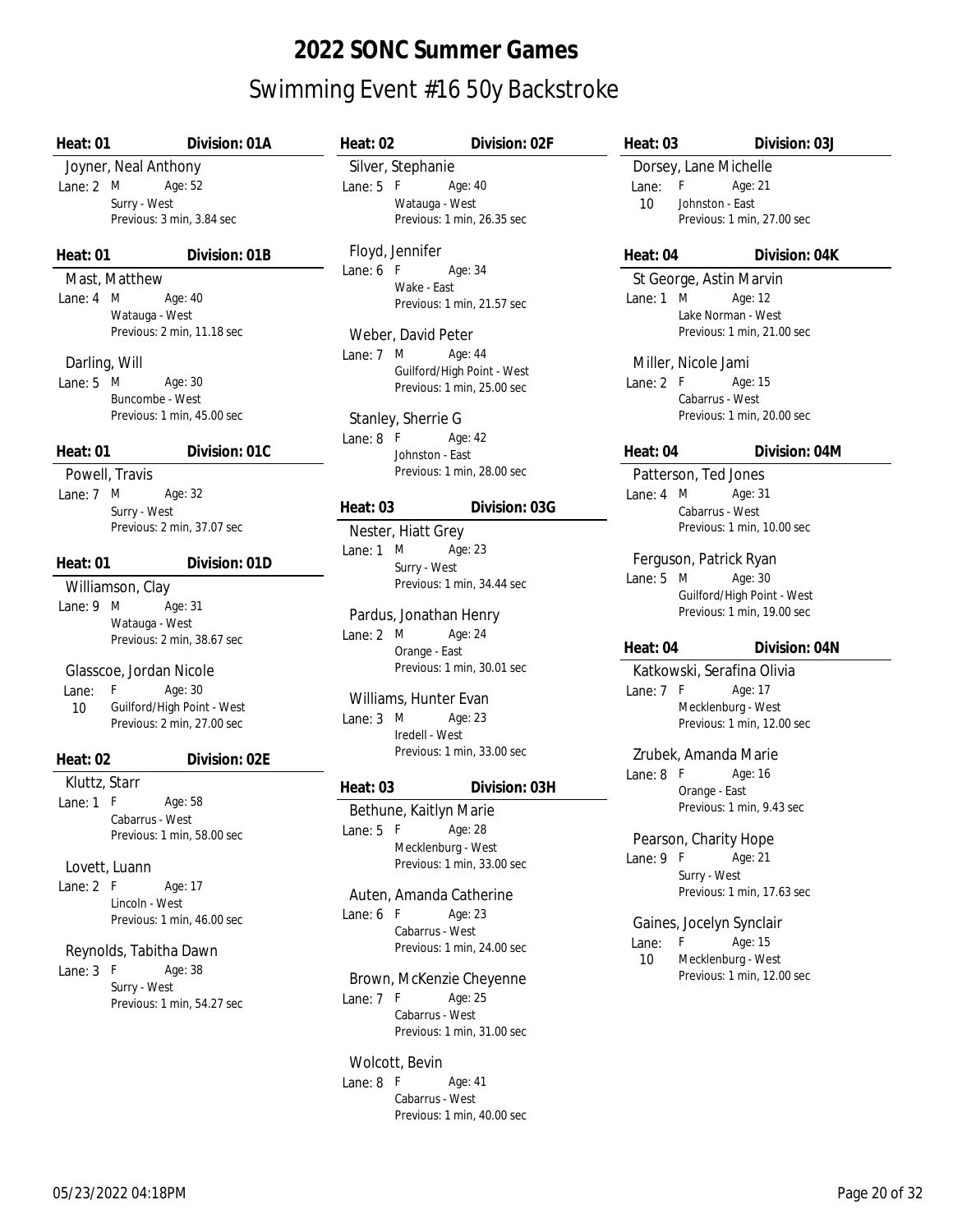### Swimming Event #16 50y Backstroke **2022 SONC Summer Games**

| <b>Heat: 05</b>         | Division: 05P              | Heat: 06             | Division: 06T                 |
|-------------------------|----------------------------|----------------------|-------------------------------|
| Burton, Elizabeth       |                            |                      | Robinson, Darius Marellus     |
| Lane: $1$ F             | Age: 38                    | Lane: $5 \, M$       | Age: 29                       |
|                         | Buncombe - West            |                      | Cabarrus - West               |
|                         | Previous: 1 min, 7.00 sec  |                      | Previous: 0 min, 54.00 sec    |
| Rivas, Amanda Cora      |                            |                      | Martinez, Jesse Gabriel       |
| Lane: $2$ F             | Age: 31                    | Lane: $6 \, M$       | Age: 39                       |
|                         | Mecklenburg - West         |                      | Wayne - East                  |
|                         | Previous: 1 min, 9.00 sec  |                      | Previous: 0 min, 59.00 sec    |
| McNulty, Kelly Laurel   |                            | Heat: $06$           | Division: 06U                 |
| Lane: $3 F$             | Age: 31                    |                      |                               |
| Wake - East             |                            |                      | Mora Jr, Rolando Alberto      |
|                         | Previous: 1 min, 10.00 sec | Lane: $8 \, M$       | Age: 24                       |
|                         |                            |                      | Mecklenburg - West            |
| Heat: 05                | Division: 05Q              |                      | Previous: 1 min, 6.00 sec     |
| Czejkowski, Megan       |                            |                      | Nealy, Dawson Avery           |
| Lane: $5$ F             | Age: 24                    | Lane: $9 \, M$       | Age: 20                       |
| Wake - East             |                            |                      | Iredell - West                |
|                         | Previous: 1 min, 5.96 sec  |                      | Previous: 1 min, 18.00 sec    |
| Johnson, Trinity Jade   |                            | Heat: 07             | Division: 07V                 |
| Lane: $6$ F             | Age: 21                    | Roland, Jordan Craig |                               |
|                         | Buncombe - West            |                      |                               |
|                         | Previous: 0 min, 58.00 sec | Lane: 2 M            | Age: 30<br>Lake Norman - West |
|                         |                            |                      | Previous: 0 min, 45.00 sec    |
| Beayon, Katelyn Martha  |                            |                      |                               |
| Lane: $7 F$             | Age: 25                    | Martz, Philip Harry  |                               |
|                         | Lake Norman - West         | Lane: 3 M            | Age: 26                       |
|                         | Previous: 1 min, 5.00 sec  |                      | Mecklenburg - West            |
| Heat: 05                | Division: 05R              |                      | Previous: 0 min, 43.00 sec    |
| Nager, Michael Harrison |                            |                      |                               |
| Lane: $9$ M             | Age: 29                    | Heat: 07             | Division: 07W                 |
| Orange - East           |                            |                      | Greenblatt, Carrie Ann        |
|                         | Previous: 1 min, 1.18 sec  | Lane: $5$ F          | Age: 43                       |
|                         |                            |                      | Lake Norman - West            |
| Gray, Stephen Van       |                            |                      | Previous: 0 min, 29.00 sec    |
| Lane:                   | M Age: 26                  |                      |                               |
| 10                      | Lake Norman - West         |                      |                               |
|                         | Previous: 1 min, 5.00 sec  |                      |                               |
| Heat: 06                | Division: 06S              |                      |                               |
| LaFont, Bailey          |                            |                      |                               |
| M<br>Lane: 1            | Age: 12                    |                      |                               |
|                         | Lake Norman - West         |                      |                               |
|                         | Previous: 1 min, 2.00 sec  |                      |                               |
| Harris, Jamarion        |                            |                      |                               |
| Lane: $2 \mathsf{M}$    | Age: 12                    |                      |                               |
|                         | Lake Norman - West         |                      |                               |
|                         | Previous: 1 min, 0.00 sec  |                      |                               |
| Bonanni, Andrew William |                            |                      |                               |
| Lane: 3 M               | Age: 12                    |                      |                               |
| Dare - East             |                            |                      |                               |

Previous: 1 min, 1.00 sec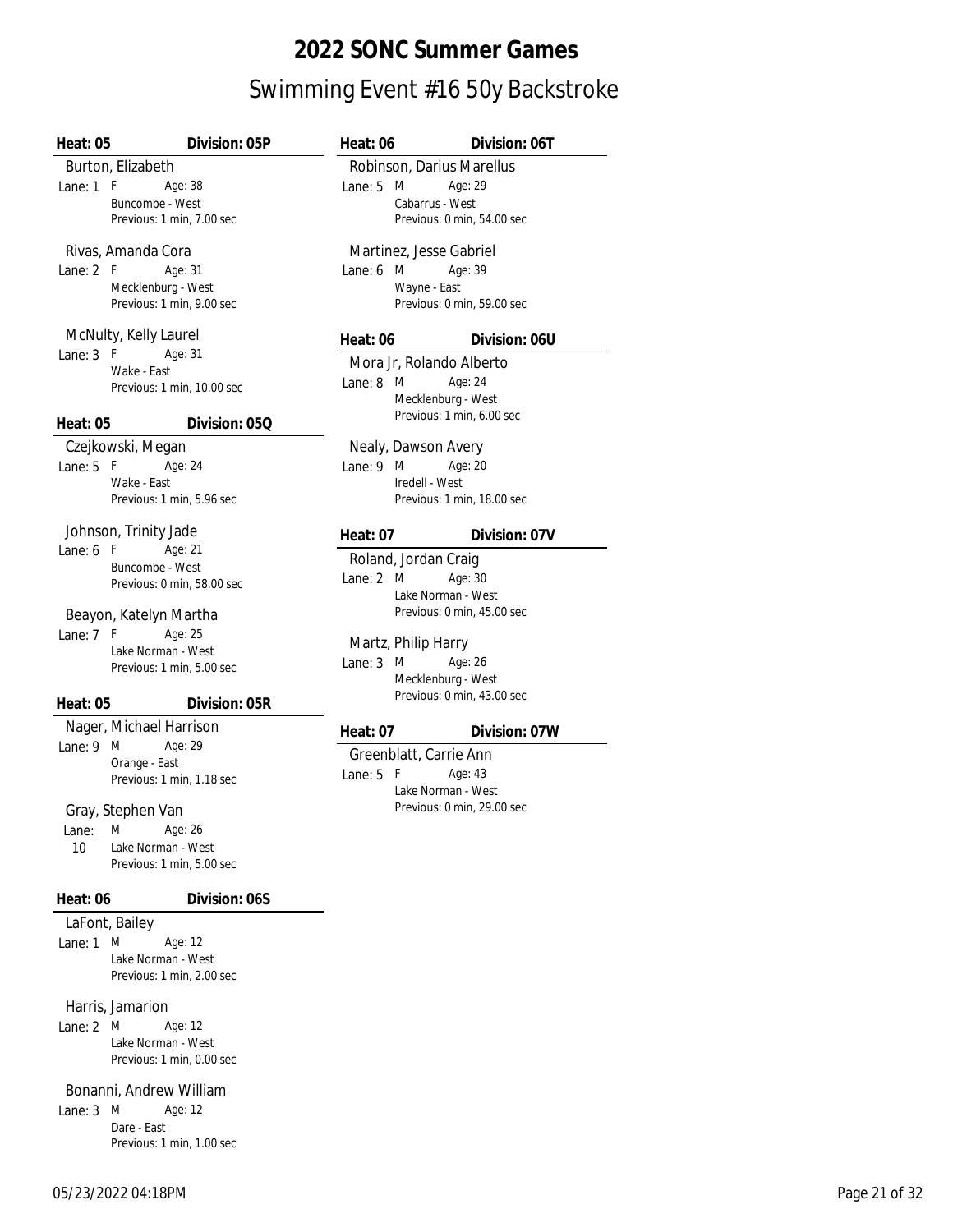### Swimming Event #17 100y Breaststroke **2022 SONC Summer Games**

| Heat: 01           | Division: 01A                |
|--------------------|------------------------------|
|                    | Lyon, Kathryn                |
| Lane: 1            | F<br>Age: 37                 |
|                    | Wake - Fast                  |
|                    | Previous: 2 min, 49.77 sec   |
|                    |                              |
| Heat: 01           | Division: 01B                |
|                    | Barbaro, Brandon             |
| $l$ ane: $3 \in M$ | Age: 37                      |
|                    | Orange - East                |
|                    | Previous: 1 min, 56.17 sec   |
|                    |                              |
|                    |                              |
| Heat: 01           | Division: 01C                |
|                    | Nelson, Zachary Dylan        |
| Lane: 5            | M<br>Age: 30                 |
|                    | Dare - Fast                  |
|                    | Previous: 1 min, 14.00 sec   |
|                    |                              |
| Heat: 01           | Division: 01D                |
|                    | Elliott, Christine Elizabeth |
| Lane: $7 F$        | Age: 45                      |
|                    | Guilford/High Point - West   |
|                    | Previous: 2 min, 28.00 sec   |

#### Roy, Alexandria Maria

Lane: 8 Age: 15 F Mecklenburg - West Previous: 2 min, 0.00 sec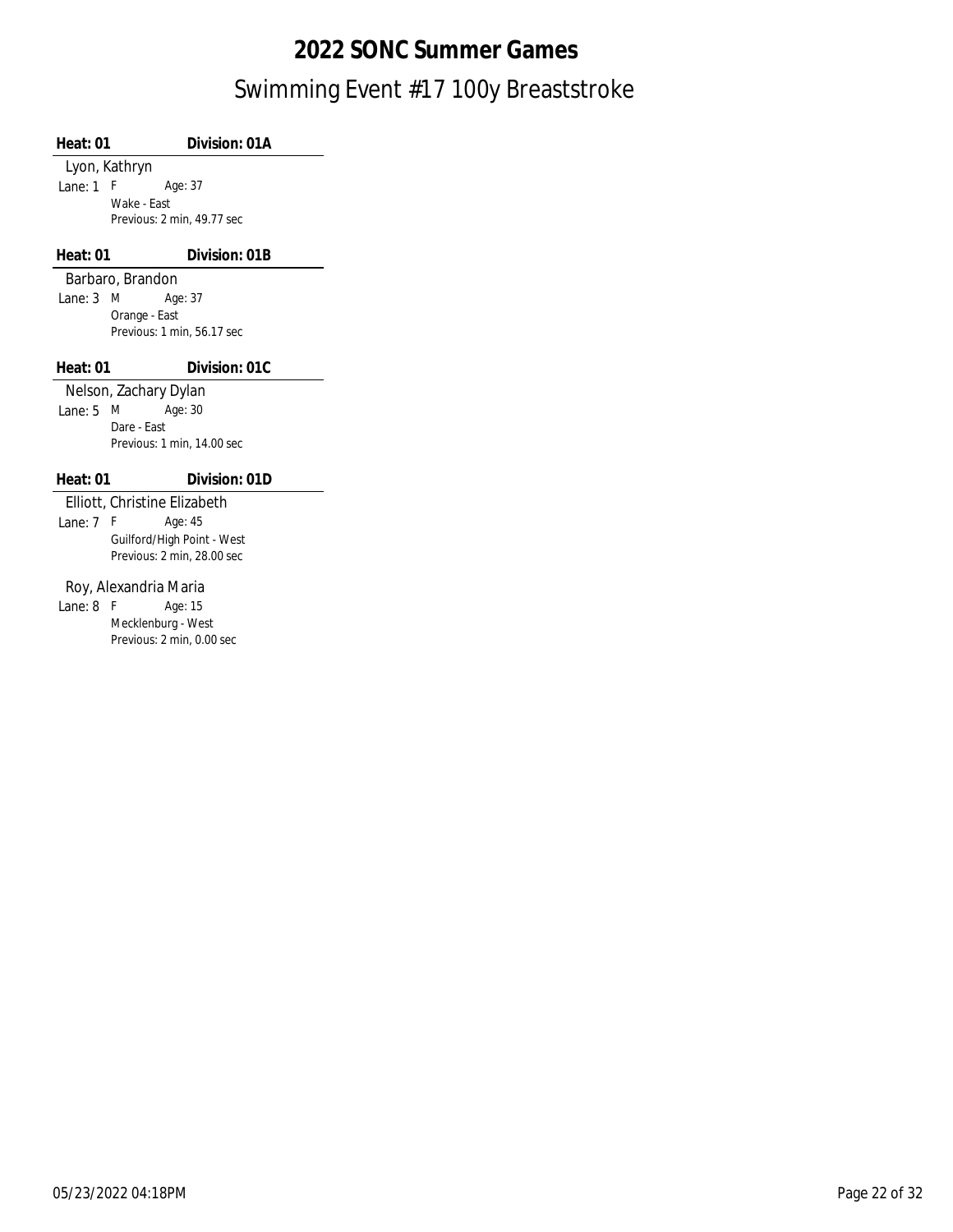### Swimming Event #18 25y Butterfly **2022 SONC Summer Games**

**Heat: 01 Division: 01A** Collins, Gregory John Lane: 3 Age: 16 M Mecklenburg - West Previous: 0 min, 43.52 sec

**Heat: 01 Division: 01B**

Bell, Nicole

Lane: 5 Age: 22 F Wake - East Previous: 0 min, 42.77 sec

Gaines, Jocelyn Synclair

Lane: 6 Age: 15 F Mecklenburg - West Previous: 0 min, 48.00 sec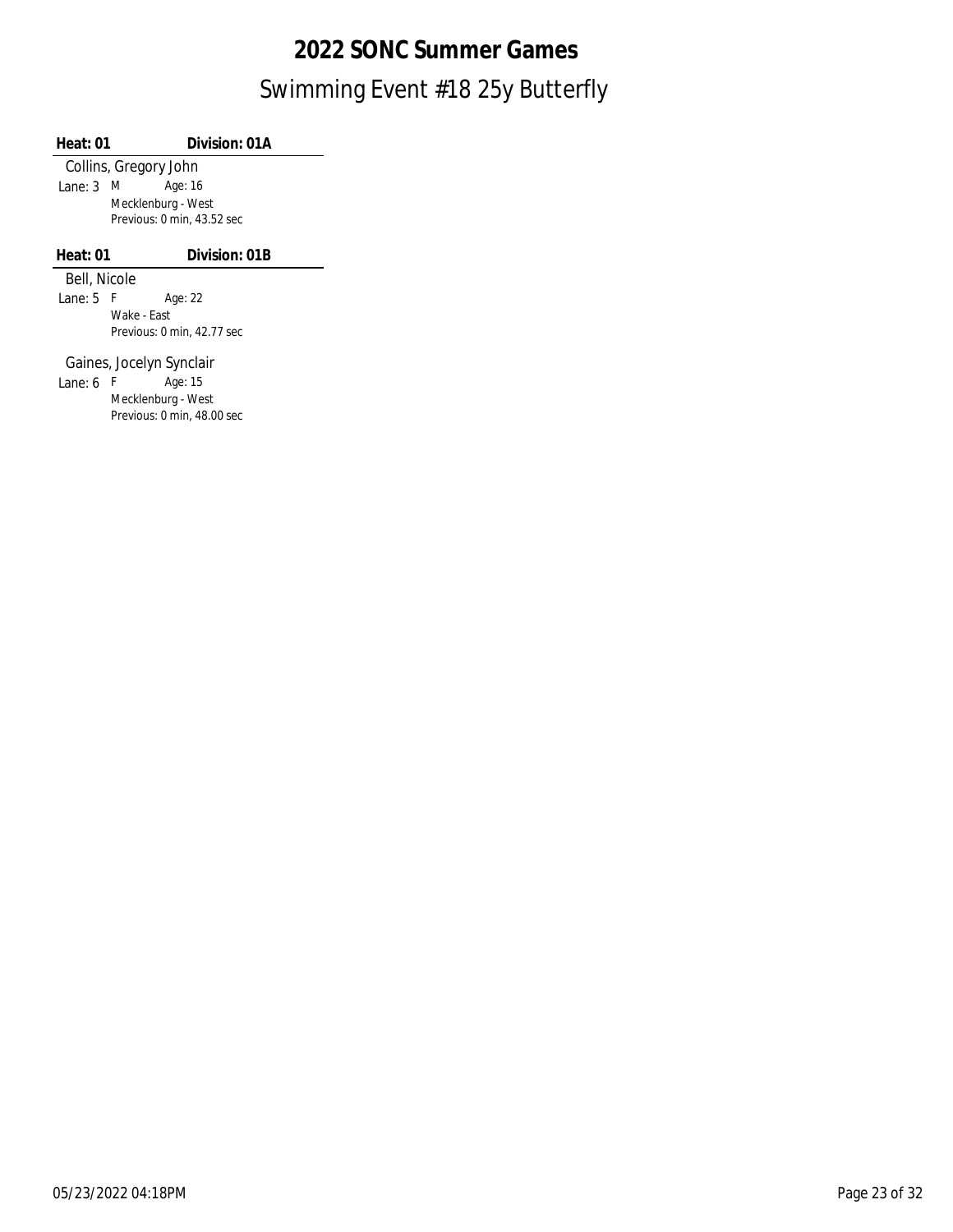| Heat: 01      | Division: 01A                               | Н |
|---------------|---------------------------------------------|---|
|               | Kuehner, Austin Richard                     |   |
| Lane: 2       | M<br>Age: 20                                | L |
|               | Durham - East                               |   |
|               | Previous: 3 min, 0.00 sec                   |   |
| Heat: 01      | Division: 01B                               | L |
|               | Wright, Allison (Al)                        |   |
| Lane: 4       | M<br>Age: 38                                |   |
|               | Orange - East<br>Previous: 2 min, 35.36 sec |   |
|               | Ferguson, Patrick Ryan                      | L |
| Lane: 5       | M<br>Age: 30                                |   |
|               | Guilford/High Point - West                  |   |
|               | Previous: 2 min, 21.00 sec                  |   |
| Heat: 01      | Division: 01C                               |   |
|               | Williams, Hunter Evan                       |   |
| Lane: 7       | M<br>Age: 23                                |   |
|               | Iredell - West                              | H |
|               | Previous: 2 min, 7.00 sec                   |   |
|               | Gray, Stephen Van                           | L |
| Lane: 8       | M<br>Age: 26                                |   |
|               | Lake Norman - West                          |   |
|               | Previous: 2 min, 1.00 sec                   |   |
|               | Chaisson, Anthony                           | L |
| Lane: 9       | M<br>Age: 27                                |   |
|               | Durham - East                               |   |
|               | Previous: 2 min, 10.00 sec                  |   |
| Heat: 02      | Division: 02D                               | L |
|               | Tisdale, Amber Rose                         |   |
| Lane: 1       | F.<br>Age: 30                               |   |
|               | Lake Norman - West                          | H |
|               | Previous: 3 min, 14.00 sec                  |   |
| Heat: 02      | Division: 02E                               | L |
| Joyner, Devin |                                             |   |
| Lane: 3       | M<br>Age: 19                                |   |
|               | Guilford/High Point - West                  | L |
|               | Previous: 2 min, 30.00 sec                  |   |
|               | Casstevens, Chance Nathan                   |   |
| Lane: 4       | M<br>Age: 22                                |   |
|               | Surry - West                                |   |
|               | Previous: 2 min, 16.53 sec                  | L |
|               | Watkins, Justin Loyd                        |   |
| Lane: 5       | M<br>Age: 21                                |   |
|               | Cabarrus - West                             |   |
|               | Previous: 2 min, 10.00 sec                  | L |
|               |                                             |   |

**Heat: 02 Division: 02F** Noel, Lela Shanta Lane: 7 F Age: 38 Orange - East Previous: 2 min, 19.71 sec

McNulty, Kelly Laurel Lane: 8 Age: 31 F Wake - East Previous: 2 min, 16.23 sec

Simon, Melinda Sue Lane: 9 F Age: 43 Surry - West Previous: 2 min, 15.60 sec

Floyd, Jennifer Lane: F Age: 34 10 Wake - East Previous: 2 min, 20.70 sec

### **Heat: 03 Division: 03G**

Rivas, Amanda Cora Lane: 2 Age: 31 F Mecklenburg - West Previous: 2 min, 2.00 sec

Lyon, Kathryn Lane: 3 F Age: 37 Wake - East Previous: 1 min, 47.09 sec

Kiefer, Larissa Lane: 4 F Age: 44 Orange - East Previous: 1 min, 59.44 sec

#### **Heat: 03 Division: 03H**

Godwin, King Nobuyoshi Lane: 6 M Age: 30 Wake - East Previous: 1 min, 52.98 sec

Bowie, Jeffrey Tyler Lane: 7 M Age: 25 Iredell - West Previous: 1 min, 50.00 sec

Nichols, James Robert

Lane: 8 M Age: 19 Mecklenburg - West Previous: 1 min, 50.00 sec

Brewer, Scott Harrison Lane: 9 Age: 38 M Wake - East Previous: 1 min, 50.69 sec

#### Harris, Ja'von Lane: 1 Age: 13 M Lake Norman - West Previous: 1 min, 49.00 sec

**Heat: 04 Division: 04J**

Roy, Alexandria Maria Lane: 2 Age: 15 F Mecklenburg - West Previous: 1 min, 43.00 sec

Collam, Shireen Maya Lane: 3 Age: 15 F Mecklenburg - West Previous: 1 min, 30.00 sec

Tesh, Adler Grafton Lane: 4 Age: 15 M Davidson - West Previous: 1 min, 37.00 sec

#### **Heat: 04 Division: 04K**

Martinez, Jesse Gabriel Lane: 6 Age: 39 M Wayne - East Previous: 1 min, 43.00 sec

Bryson, Matthew Marshall Lane: 7 Age: 35 M Durham - East Previous: 1 min, 34.00 sec

Furiness, Alexander Lane: 8 Age: 30 M Durham - East Previous: 1 min, 33.00 sec

Delahoyde Jr., William Arthur Lane: 9 Age: 39 M Wake - East Previous: 1 min, 37.81 sec

#### **Heat: 05 Division: 05M**

Murphy, Daniel Richard Lane: 2 Age: 23 M Lake Norman - West Previous: 1 min, 29.00 sec

Slagle, Christopher Jacob Lane: 3 Age: 23 M Dare - East Previous: 1 min, 21.00 sec

Roland, Jordan Craig Lane: 4 Age: 30 M Lake Norman - West Previous: 1 min, 30.00 sec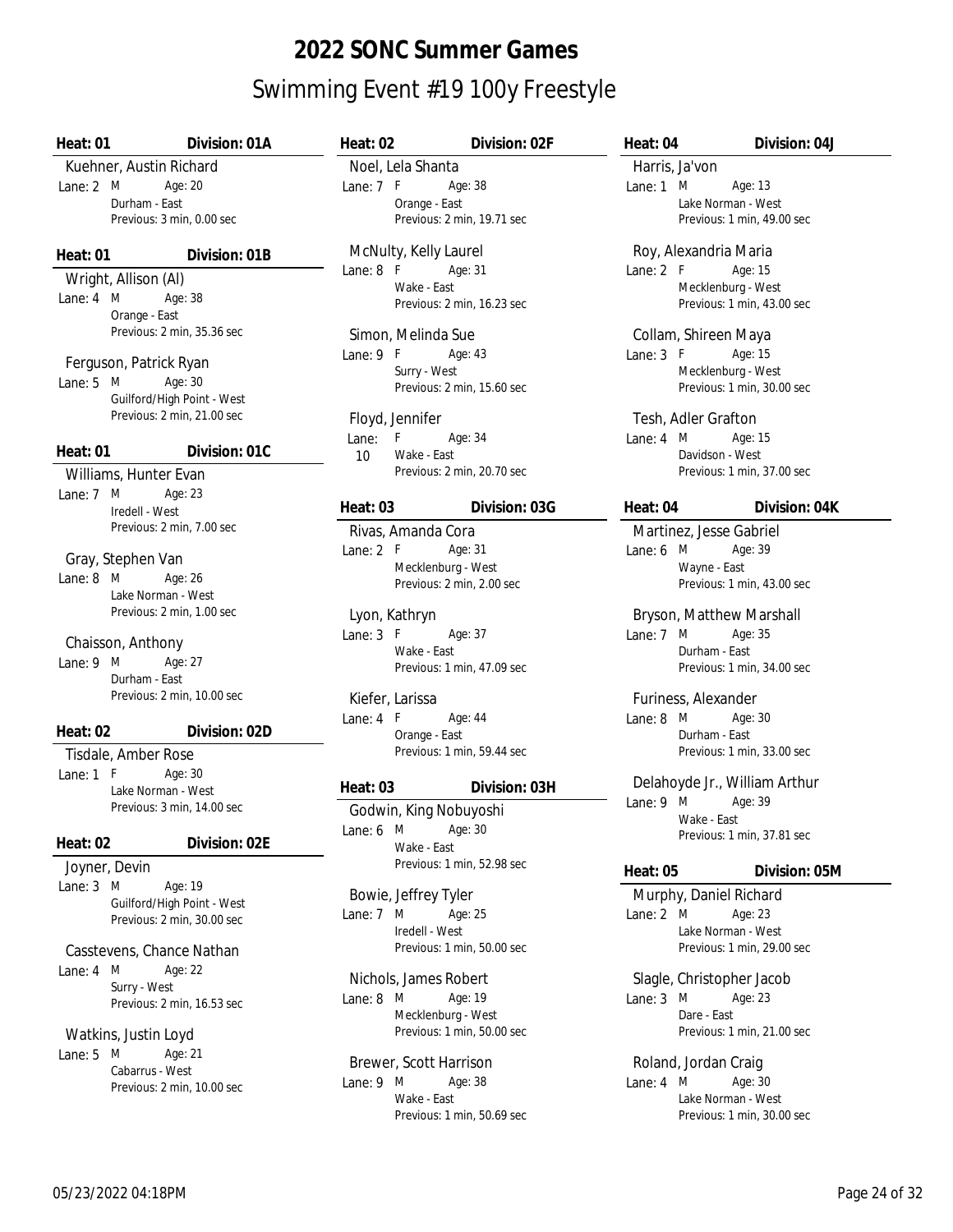**Heat: 05 Division: 05N**

Martz, Philip Harry Lane: 6 Age: 26 M Mecklenburg - West Previous: 1 min, 16.00 sec

Cotterell, Tyler Robert<br>
ane: 7 M Age: 27

Lane: 7 Age: 27 M Wake - East Previous: 1 min, 13.94 sec

#### Castaneda, Maxmilian ''Ian''

Lane: 8 Age: 39 M Wake - East Previous: 1 min, 17.86 sec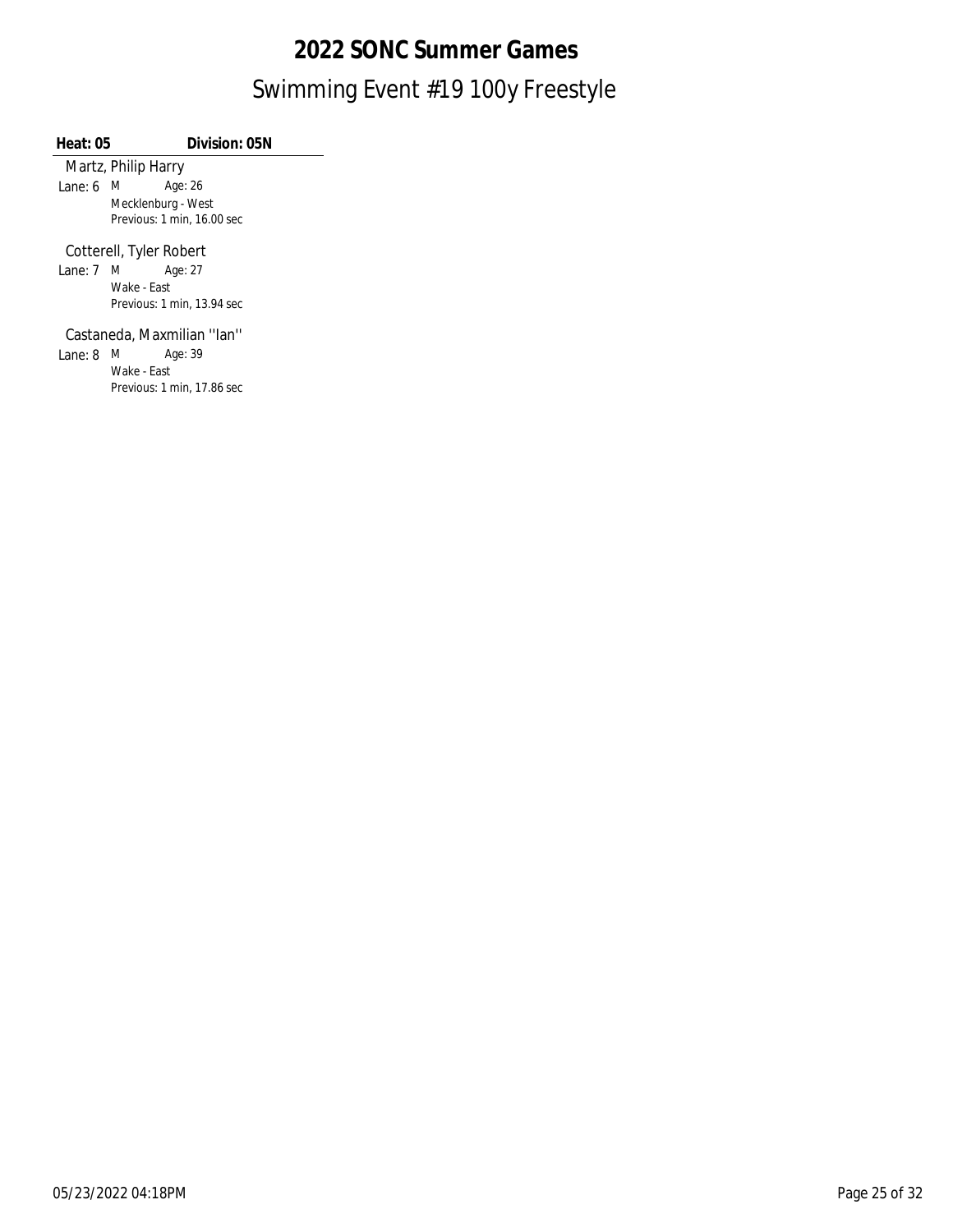### Swimming Event #20 100y Individual Medley **2022 SONC Summer Games**

| Heat: 01          | Division: 01A                                    |  |  |
|-------------------|--------------------------------------------------|--|--|
| Clark, Scott      |                                                  |  |  |
| Lane: 1 M         | Age: 58                                          |  |  |
|                   | Guilford/High Point - West                       |  |  |
|                   | Previous: 3 min, 20.00 sec                       |  |  |
|                   |                                                  |  |  |
| Heat: 01          | Division: 01B                                    |  |  |
|                   | Noel, Lela Shanta                                |  |  |
| Lane: 3           | F<br>Age: 38                                     |  |  |
|                   | Orange - East                                    |  |  |
|                   | Previous: 2 min, 57.35 sec                       |  |  |
|                   | Kiefer, Larissa                                  |  |  |
| Lane: 4 F         | Age: 44                                          |  |  |
|                   | Orange - East                                    |  |  |
|                   | Previous: 2 min, 37.33 sec                       |  |  |
|                   |                                                  |  |  |
| Heat: 01          | Division: 01C                                    |  |  |
|                   | Degnan, Kathleen                                 |  |  |
| Lane: 6           | F<br>Age: 29                                     |  |  |
|                   | Mecklenburg - West<br>Previous: 2 min, 15.00 sec |  |  |
|                   |                                                  |  |  |
| Czejkowski, Megan |                                                  |  |  |
| Lane: 7           | F<br>Age: 24                                     |  |  |
|                   | Wake - East                                      |  |  |
|                   | Previous: 2 min, 14.01 sec                       |  |  |
| Faggart, Amanda   |                                                  |  |  |
| Lane: 8           | F<br>Age: 42                                     |  |  |
|                   | Cabarrus - West                                  |  |  |
|                   | Previous: 2 min, 20.00 sec                       |  |  |
|                   |                                                  |  |  |
| Heat: 02          | Division: 02D                                    |  |  |
|                   | Nelson, Zachary Dylan                            |  |  |
| Lane: 3           | Age: 30<br>M                                     |  |  |
|                   | Dare - East<br>Previous: 1 min, 48.00 sec        |  |  |
|                   |                                                  |  |  |
|                   | Lucast, Zechariah Scott                          |  |  |
| Lane: 4           | M<br>Age: 16                                     |  |  |
|                   | Dare - East                                      |  |  |
|                   | Previous: 1 min, 44.00 sec                       |  |  |
| Heat: 02          | Division: 02E                                    |  |  |
|                   |                                                  |  |  |
|                   | Castaneda, Maxmilian "lan"                       |  |  |
| Lane: 6           | Μ<br>Age: 39<br>Wake - East                      |  |  |
|                   | Previous: 1 min, 32.84 sec                       |  |  |
|                   |                                                  |  |  |
|                   | Mulhall, John P.                                 |  |  |
| Lane: 7           | M<br>Age: 32                                     |  |  |
|                   | Cabarrus - West<br>Previous: 1 min, 33.00 sec    |  |  |
|                   |                                                  |  |  |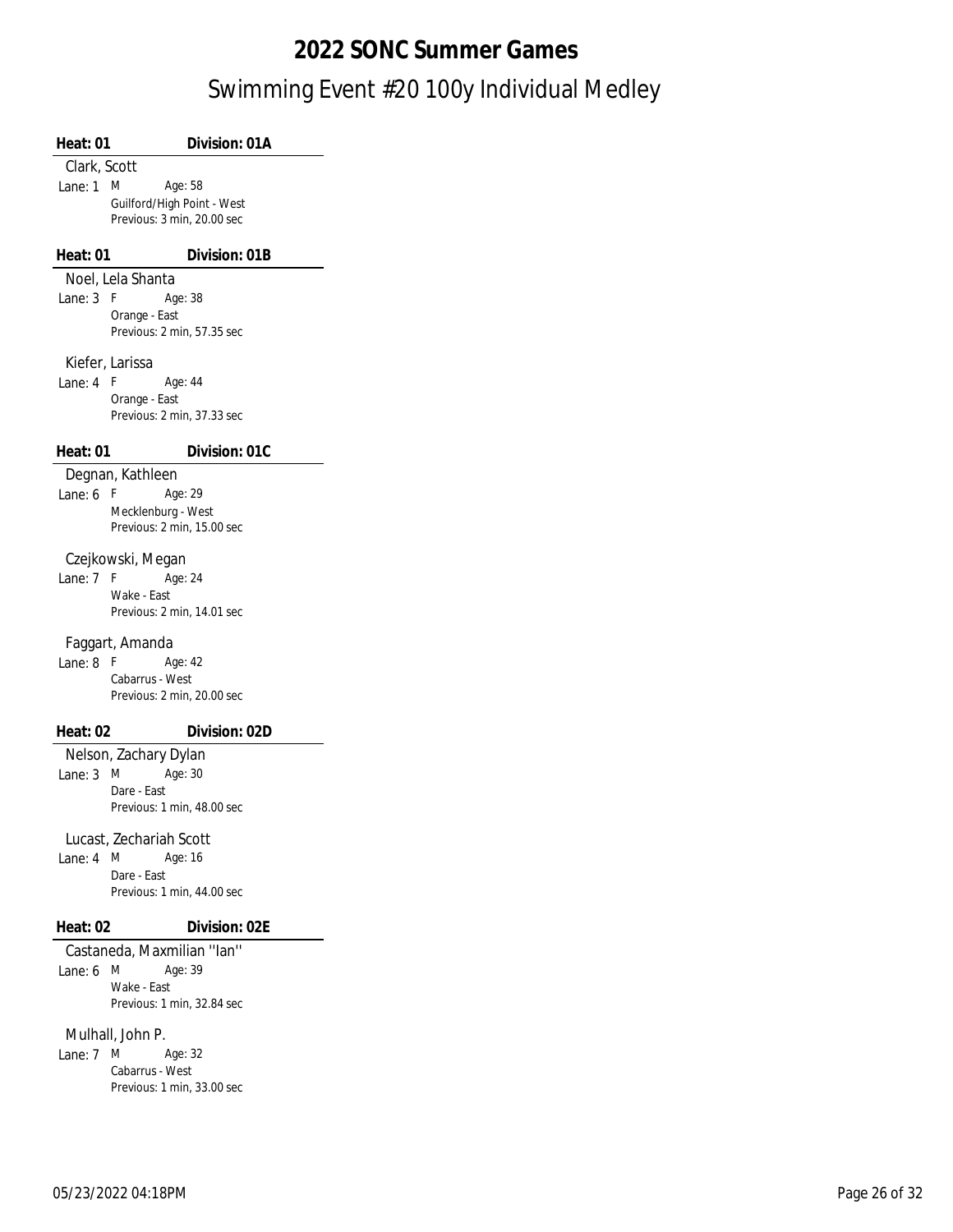| Heat: 01       | Division: 01A                                   | Heat: 02              | Division: 02H                               | Heat: 03    | Division: 03K                  |  |
|----------------|-------------------------------------------------|-----------------------|---------------------------------------------|-------------|--------------------------------|--|
|                | Stanley, Justin Taylor                          | McCann, Caleb Ray     |                                             |             | Kadiyala, Shruthi              |  |
| Lane: $1 \, M$ | Age: 38                                         | Lane: $8 \, M$        | Age: 16                                     | Lane: $3 F$ | Age: 27                        |  |
|                | Johnston - East                                 |                       | Iredell - West                              |             | Durham - East                  |  |
|                | Previous: 1 min, 22.00 sec                      |                       | Previous: 0 min, 53.31 sec                  |             | Previous: 1 min, 3.00 sec      |  |
|                | Jarmusz, Justin Nicholas                        | Milling, Benjamin Ray |                                             |             | Pizani, Tisbe L.               |  |
| Lane: $2 \, M$ | Age: 38                                         | Lane: 9 M             | Age: 24                                     | Lane: $4 F$ | Age: 30                        |  |
|                | Orange - East                                   |                       | Buncombe - West                             |             | Mecklenburg - West             |  |
|                | Previous: 1 min, 7.06 sec                       |                       | Previous: 0 min, 45.00 sec                  |             | Previous: 1 min, 1.00 sec      |  |
|                | Houston, Alex Rashad                            | Setzer, Tanner James  |                                             |             | Hutchinson, Samantha Brooke    |  |
| Lane: $3 \, M$ | Age: 41                                         | M<br>Lane:            | Age: 25                                     | Lane: $5 F$ | Age: 25                        |  |
|                | Mecklenburg - West                              | 10                    | Lincoln - West                              |             | Gaston - West                  |  |
|                | Previous: 1 min, 15.00 sec                      |                       | Previous: 0 min, 52.00 sec                  |             | Previous: 1 min, 10.00 sec     |  |
| Heat: $01$     | Division: 01C                                   | Heat: $03$            | Division: 03J                               |             | Payseur, Amber Nichole         |  |
|                |                                                 |                       |                                             | Lane: $6$ F | Age: 25                        |  |
|                | Goodman, Cassi Brooke                           | Bailey, Braeden Ray   |                                             |             | Lincoln - West                 |  |
| Lane: $7 F$    | Age: 38                                         | Lane: $1 \, M$        | Age: 19                                     |             | Previous: 1 min, 6.00 sec      |  |
|                | Wake - East<br>Previous: 1 min, 16.32 sec       |                       | Iredell - West<br>Previous: 1 min, 6.00 sec |             |                                |  |
|                |                                                 |                       |                                             |             | Anderson, Katlyn M.            |  |
|                | Williams, Leeann                                |                       |                                             | Lane: $7 F$ | Age: 33<br>Johnston - East     |  |
|                | Lane: $8 \tF$ Age: 33                           |                       |                                             |             | Previous: 1 min, 2.00 sec      |  |
|                | Buncombe - West                                 |                       |                                             |             |                                |  |
|                | Previous: 1 min, 26.00 sec                      |                       |                                             |             | Greenlee, Sarah                |  |
|                |                                                 |                       |                                             | Lane: $8$ F | Age: 24                        |  |
| Heat: 01       | Division: 01D                                   |                       |                                             |             | Orange - East                  |  |
|                | Holland, Allison Rose                           |                       |                                             |             | Previous: 1 min, 2.08 sec      |  |
|                | Lane: F<br>Age: 19                              |                       |                                             |             | Dwyer, Bailey Madison          |  |
| 10             | Dare - East                                     |                       |                                             | Lane: $9 F$ | Age: 22                        |  |
|                | Previous: 0 min, 21.00 sec                      |                       |                                             |             | Cabarrus - West                |  |
| Heat: 02       | Division: 02E                                   |                       |                                             |             | Previous: 1 min, 0.00 sec      |  |
|                |                                                 |                       |                                             |             |                                |  |
|                | Russell, Noel Lavender                          |                       |                                             |             | Desmond, Jane                  |  |
| Lane: $1 F$    | Age: 11<br>Buncombe - West                      |                       |                                             | Lane:<br>10 | F.<br>Age: 30<br>Durham - East |  |
|                | Previous: 0 min, 58.00 sec                      |                       |                                             |             | Previous: 1 min, 1.00 sec      |  |
|                |                                                 |                       |                                             |             |                                |  |
|                | Wallace, Rain Victoria                          |                       |                                             | Heat: 04    | Division: 04M                  |  |
| Lane: $2$ F    | Age: 12                                         |                       |                                             |             | Coker, Cristian Anthony        |  |
|                | Lake Norman - West<br>Previous: 1 min, 8.00 sec |                       |                                             | Lane: 2 M   | Age: 12                        |  |
|                |                                                 |                       |                                             |             | Mecklenburg - West             |  |
| Heat: 02       | Division: 02F                                   |                       |                                             |             | Previous: 0 min, 45.00 sec     |  |
|                | Hardy, Mary Gray                                |                       |                                             |             | Eroh, Jaxson Conner            |  |
| Lane: $4 F$    | Age: 16                                         |                       |                                             | Lane: 3     | M<br>Age: 11                   |  |
|                | Wayne - East                                    |                       |                                             |             | Iredell - West                 |  |
|                | Previous: 0 min, 56.00 sec                      |                       |                                             |             | Previous: 0 min, 47.00 sec     |  |
| Heat: $02$     | Division: 02G                                   |                       |                                             |             |                                |  |
|                | Reel, Mitchell D                                |                       |                                             |             |                                |  |
| Lane: 6 M      | Age: 30                                         |                       |                                             |             |                                |  |
|                | Lincoln - West                                  |                       |                                             |             |                                |  |
|                | Previous: 15 min, 0.00 sec                      |                       |                                             |             |                                |  |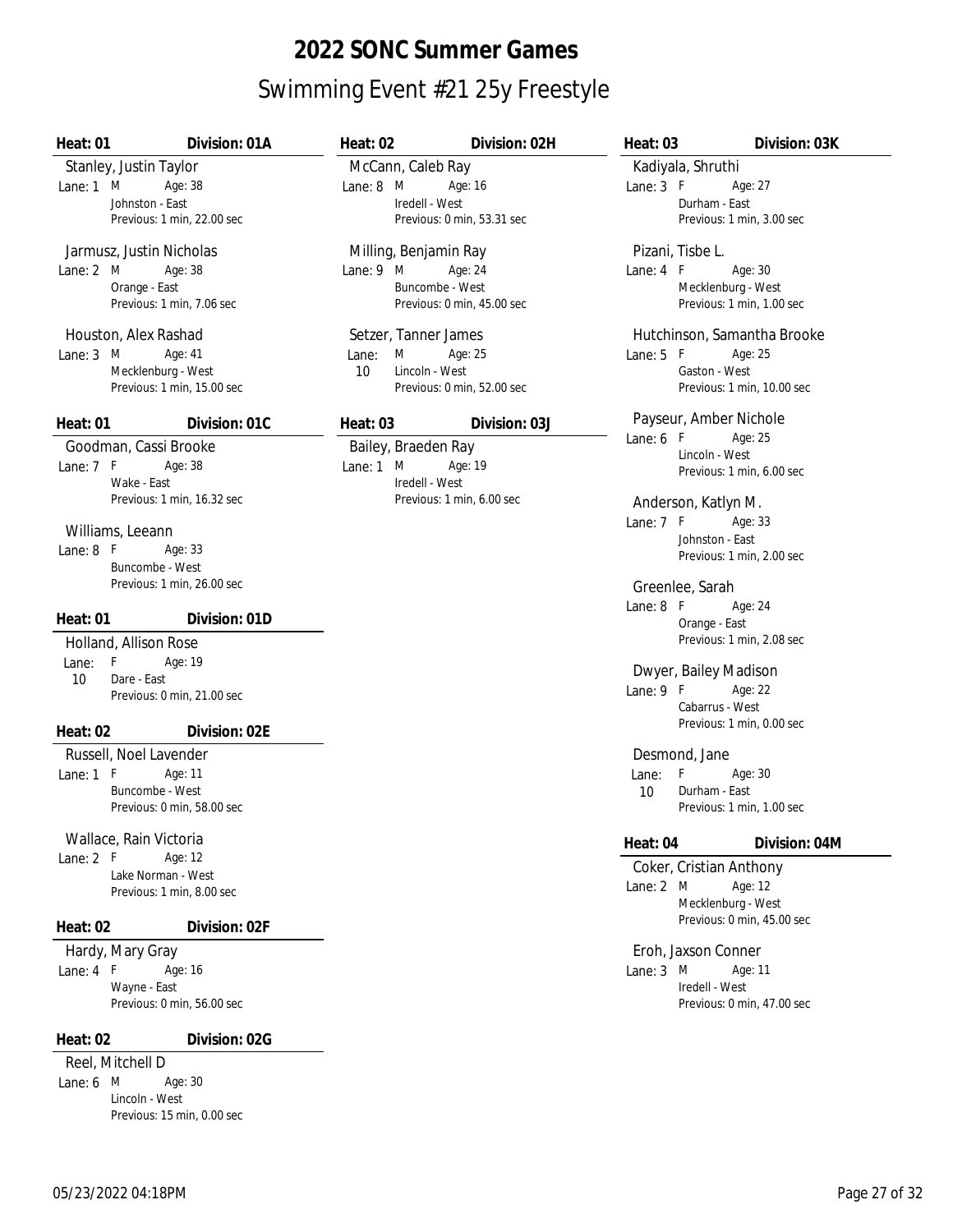| Heat: 04<br>Division: 04N                                                                                                                                                                            | Heat: $05$                                                                                                       | Division: 05S                                                       | Heat: 07                                         | Division: 07X                                                                                                                                    |
|------------------------------------------------------------------------------------------------------------------------------------------------------------------------------------------------------|------------------------------------------------------------------------------------------------------------------|---------------------------------------------------------------------|--------------------------------------------------|--------------------------------------------------------------------------------------------------------------------------------------------------|
| Cook, Fallon Brooklyn<br>Lane: $5 F$<br>Age: 23<br>Surry - West<br>Previous: 0 min, 46.09 sec                                                                                                        | Lovett, Luann<br>Lane: $9 F$<br>Lincoln - West                                                                   | Age: 17<br>Previous: 0 min, 40.00 sec                               | Lane: $3 \, M$                                   | Beckmann, Thomas<br>Age: 21<br>Durham - East<br>Previous: 0 min, 31.00 sec                                                                       |
| Singer, Amanda Robyn<br>Lane: $6$ F<br>Age: 36<br>Wake - East<br>Previous: 0 min, 42.70 sec                                                                                                          | Dorsey, Lane Michelle<br>Lane: F<br>10<br>Johnston - East                                                        | Age: 21<br>Previous: 0 min, 38.00 sec                               | Lane: $4 \, M$                                   | Sanchez-Delgado, Nicholas<br>Age: 17<br>Mecklenburg - West<br>Previous: 0 min, 35.00 sec                                                         |
| Kirksey, Virginia Reid<br>Lane: $7 F$<br>Age: 26<br>Mecklenburg - West<br>Previous: 0 min, 43.00 sec<br>Reid, Patricia Ann<br>Lane: $8$ F<br>Age: 56<br>Iredell - West<br>Previous: 0 min, 46.78 sec | Heat: $06$<br>Bell, Nicole<br>Lane: $1$ F<br>Wake - East<br>Burt, Jessica Susan<br>Lane: $2$ F<br>Harnett - East | Division: 06T<br>Age: 22<br>Previous: 0 min, 36.83 sec<br>Age: 40   | Yee, Brandon<br>Lane: $5 \, M$<br>Lane: $6 \, M$ | Age: 20<br>Lake Norman - West<br>Previous: 0 min, 32.00 sec<br>Willis, Jonathan<br>Age: 19<br>Beaufort/Hyde - East<br>Previous: 0 min, 33.00 sec |
| Heat: 04<br>Division: 04P<br>Clark, Reid Dallas<br>M<br>Age: 11<br>Lane:<br>Lincoln - West<br>10<br>Previous: 0 min, 21.58 sec                                                                       | Stanley, Sherrie G<br>Lane: $3 F$<br>Johnston - East                                                             | Previous: 0 min, 35.00 sec<br>Age: 42<br>Previous: 0 min, 35.00 sec | Heat: $07$<br>Lane: $8 \, M$                     | Division: 07Y<br>Zrubek, Benjamin Alexander<br>Age: 13<br>Orange - East<br>Previous: 0 min, 33.33 sec                                            |
| Heat: 05<br>Division: 05Q<br>Blumer, Andrew<br>Lane: $1 \, M$<br>Age: 19<br>Mecklenburg - West<br>Previous: 0 min, 45.00 sec                                                                         | Peedin, Rebecca Ann<br>Lane: $4 F$<br>Johnston - East<br>Heat: 06                                                | Age: 47<br>Previous: 0 min, 38.00 sec<br>Division: 06U              | Lane: 9 M                                        | Yokeley, Josiah Thomas<br>Age: 14<br>Davidson - West<br>Previous: 0 min, 30.00 sec<br>Ahlborn, Scott Watkins                                     |
| Schenk, Nicholas Gordon<br>Lane: 2 M<br>Age: 21<br>New Hanover - East<br>Previous: 0 min, 40.62 sec                                                                                                  | Williams, Dominic<br>Lane: $6 \, M$<br>Wake - East                                                               | Age: 11<br>Previous: 0 min, 31.47 sec                               | Lane:<br>10<br>Heat: 08                          | Age: 13<br>M<br>Mecklenburg - West<br>Previous: 0 min, 33.00 sec<br>Division: 08AA                                                               |
| Division: 05R<br>Heat: 05                                                                                                                                                                            | Heat: 06                                                                                                         | Division: 06V                                                       | Dunne, Bently                                    |                                                                                                                                                  |
| Potts, Douglas Aaron<br>Lane: 4 M<br>Age: 33<br>Cabarrus - West<br>Previous: 0 min, 41.00 sec                                                                                                        | Morrow, Caitlin<br>Lane: 9 F                                                                                     | Age: 15<br>New Hanover - East<br>Previous: 0 min, 25.54 sec         |                                                  | Lane: 7 M Age: 17<br>Wake - East<br>Previous: 0 min, 25.34 sec<br>Cuaresma, Dennis-Marc Quianlan                                                 |
| Iwashima, Takichi<br>Lane: $5 \, M$<br>Age: 46<br>Wake - East                                                                                                                                        | Weinert, Thea<br>F<br>Lane:<br>10 <sup>°</sup><br>Orange - East                                                  | Age: 12                                                             | Lane: 8 M                                        | Age: 21<br>Durham - East<br>Previous: 0 min, 25.00 sec                                                                                           |
| Previous: 0 min, 37.00 sec<br>Glynn, Kyle Peter<br>Lane: 6 M<br>Age: 45<br>Surry - West                                                                                                              | Heat: 07<br>Fawcett, Fayza Sylvia                                                                                | Previous: 0 min, 31.66 sec<br>Division: 07W                         | Lane: $9 \, M$                                   | Ramirez, Austin<br>Age: 21<br>Beaufort/Hyde - East<br>Previous: 0 min, 25.00 sec                                                                 |
| Previous: 0 min, 39.47 sec<br>Hutchinson, Brian Keith<br>Lane: 7 M<br>Age: 40<br>Cabarrus - West<br>Previous: 0 min, 44.00 sec                                                                       | Lane: $1$ F<br>Durham - East                                                                                     | Age: 16<br>Previous: 0 min, 45.00 sec                               | Lane:<br>10                                      | Gray, Bailey Caleb<br>M<br>Age: 21<br>Surry - West<br>Previous: 0 min, 28.38 sec                                                                 |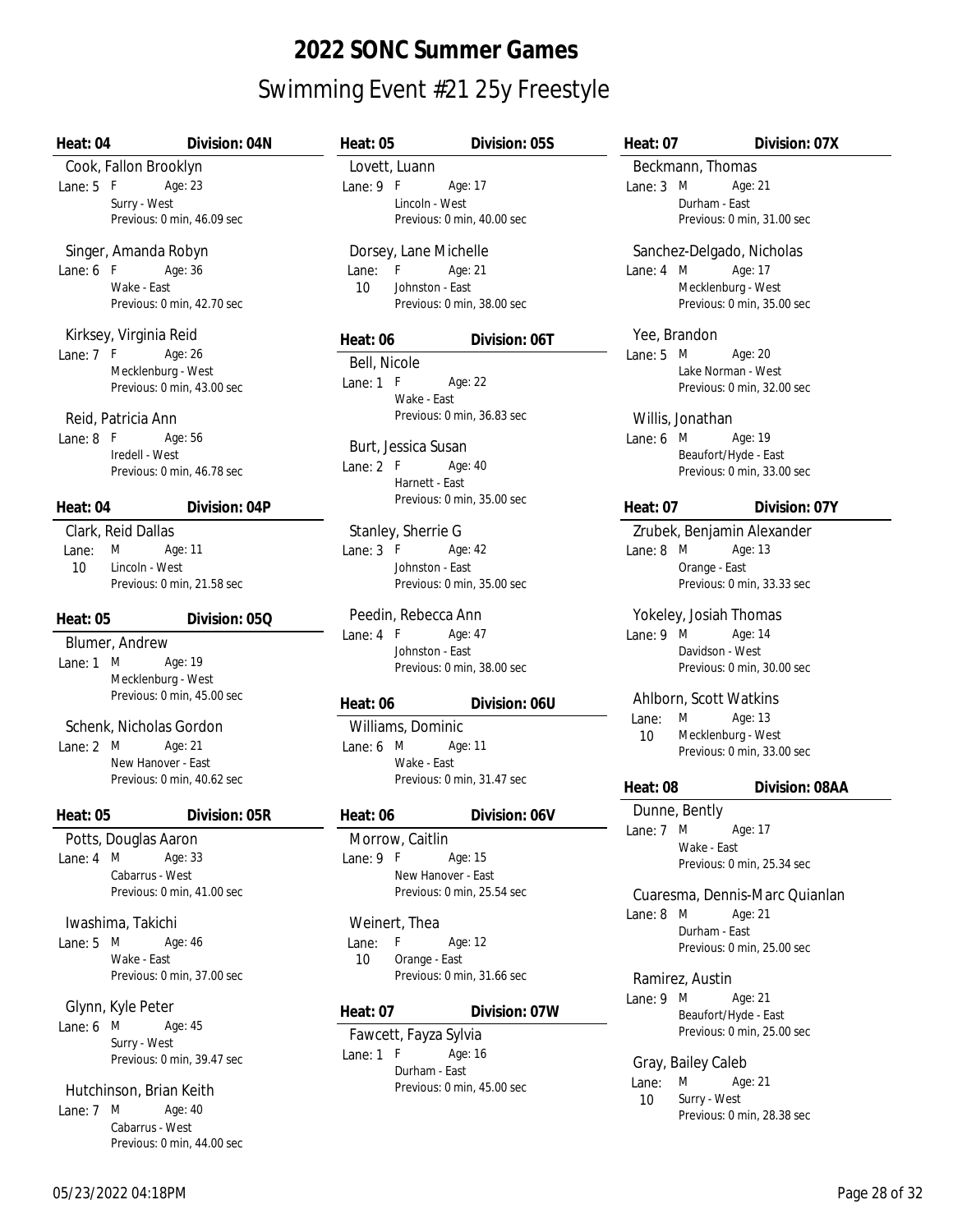| Heat: 08              |                        | Division: 08Z              | Heat: 10           |                     | Division: 10DD                |  |
|-----------------------|------------------------|----------------------------|--------------------|---------------------|-------------------------------|--|
| Flemer, Aaron Corbett |                        |                            | Harris, Gage Glenn |                     |                               |  |
| Lane: 1               | M<br>Johnston - East   | Age: 39                    | Lane: 4            | M<br>Durham - East  | Age: 22                       |  |
|                       |                        | Previous: 0 min, 28.00 sec |                    |                     | Previous: 0 min, 25.00 sec    |  |
|                       | Akin, Mitchell         |                            |                    |                     | Walsh, Christopher Marshall   |  |
| Lane: 2               | M                      | Age: 38                    | Lane: 5            | M                   | Age: 38                       |  |
|                       | Wake - East            |                            |                    |                     | New Hanover - East            |  |
|                       |                        | Previous: 0 min, 27.97 sec |                    |                     | Previous: 0 min, 22.08 sec    |  |
|                       | Dear, Patrick Alan     |                            |                    |                     | Logsdon, Adrian Zayne         |  |
| Lane: $3 \, M$        |                        | Age: 33                    | Lane: $6 \, M$     |                     | Age: 24                       |  |
|                       | Wake - East            |                            |                    |                     | New Hanover - East            |  |
|                       |                        | Previous: 0 min, 27.36 sec |                    |                     | Previous: 0 min. 23.81 sec    |  |
| Nold, Curtis          |                        |                            | Heat: $10$         |                     | Division: 10EE                |  |
| Lane: $4 \, M$        |                        | Age: 47                    |                    | Evans, Matthews     |                               |  |
|                       | Orange - East          |                            | Lane: $8 \, M$     |                     | Age: 18                       |  |
|                       |                        | Previous: 0 min, 27.59 sec |                    | Wake - East         |                               |  |
|                       | Boswell, Jeremy        |                            |                    |                     | Previous: 0 min, 20.58 sec    |  |
| Lane: 5               | M                      | Age: 40                    |                    |                     |                               |  |
|                       |                        | New Hanover - East         |                    | M                   | Garbenis, Jaden Thomas        |  |
|                       |                        | Previous: 0 min, 31.22 sec | Lane: 9            |                     | Age: 16<br>New Hanover - East |  |
|                       |                        |                            |                    |                     | Previous: 0 min, 15.03 sec    |  |
| Heat: 09              |                        | Division: 09BB             |                    |                     |                               |  |
|                       | Palamara, Kylie Hunter |                            |                    | Wargo, Daniel Riley |                               |  |
| Lane: $3$             | - F                    | Age: 26                    | Lane:              | M                   | Age: 17                       |  |
|                       |                        | New Hanover - East         | 10 <sup>°</sup>    |                     | New Hanover - East            |  |
|                       |                        | Previous: 0 min, 28.04 sec |                    |                     | Previous: 0 min, 20.25 sec    |  |
|                       |                        | Duckett, Hilary Amanda     |                    |                     |                               |  |
| Lane: 4               | F                      | Age: 39                    |                    |                     |                               |  |
|                       |                        | New Hanover - East         |                    |                     |                               |  |
|                       |                        | Previous: 0 min, 22.60 sec |                    |                     |                               |  |
|                       |                        | Markins, Tamara Elizabeth  |                    |                     |                               |  |
| Lane: 5               | -F                     | Age: 31                    |                    |                     |                               |  |
|                       |                        | New Hanover - East         |                    |                     |                               |  |
|                       |                        | Previous: 0 min, 26.15 sec |                    |                     |                               |  |

#### Dixon, Kelly Nichole

Lane: 6 F Age: 41 Harnett - East Previous: 0 min, 28.00 sec

#### Ziegler, Devin Thomas

Lane: 7 Age: 30 F New Hanover - East Previous: 0 min, 29.22 sec

#### **Heat: 10 Division: 10CC**

Boyer, Robert Anthony

Lane: 2 Age: 45 M New Hanover - East Previous: 0 min, 14.35 sec

| $\sim$ | $\sim$ |
|--------|--------|
|        |        |
|        |        |
|        |        |
|        |        |
|        |        |
|        |        |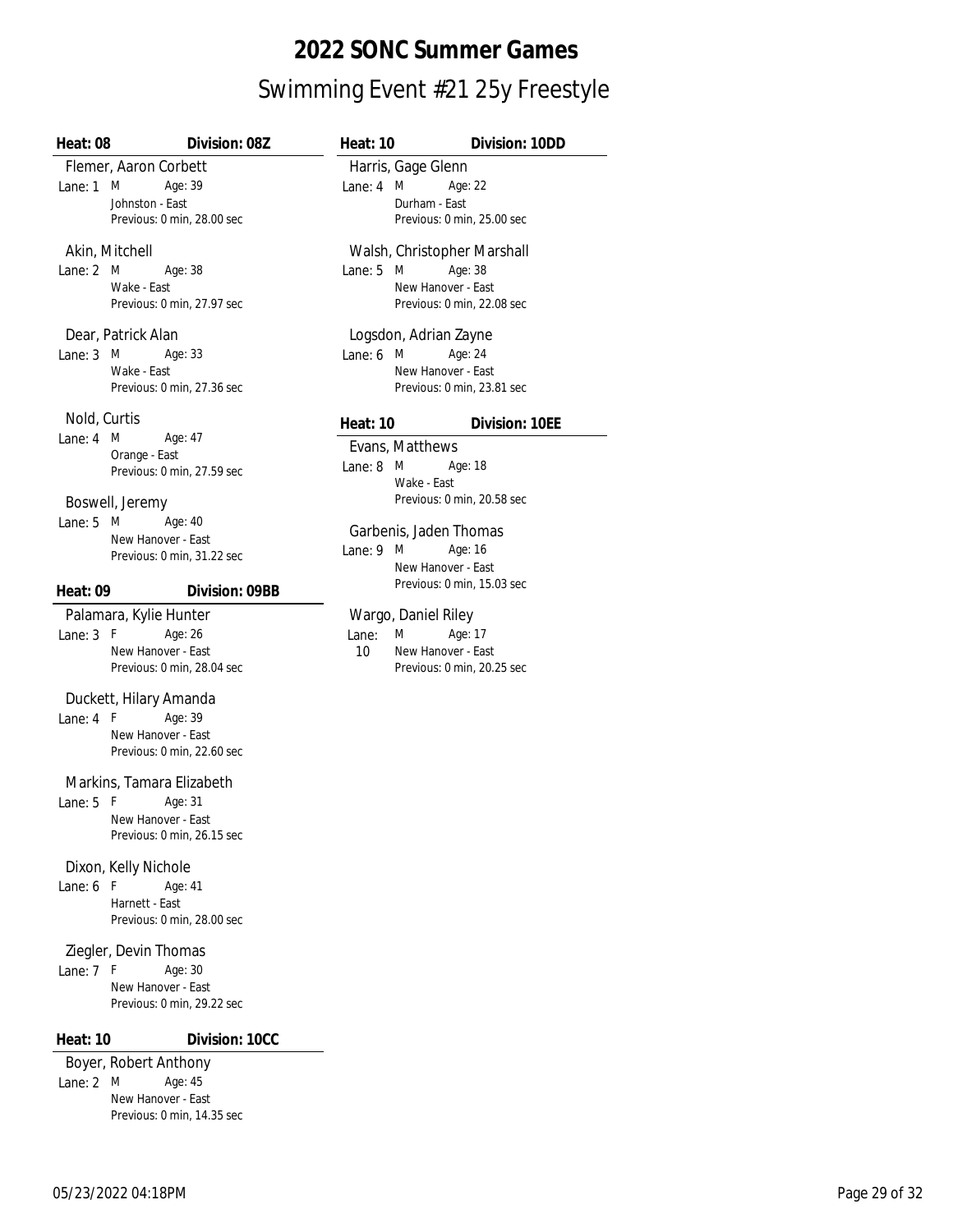### Swimming Event #22 15m Unassisted Swim **2022 SONC Summer Games**

**Heat: 01 Division: 01A**

McCann, Caleb Ray Lane: 4 Age: 16 M Iredell - West Previous: 0 min, 41.15 sec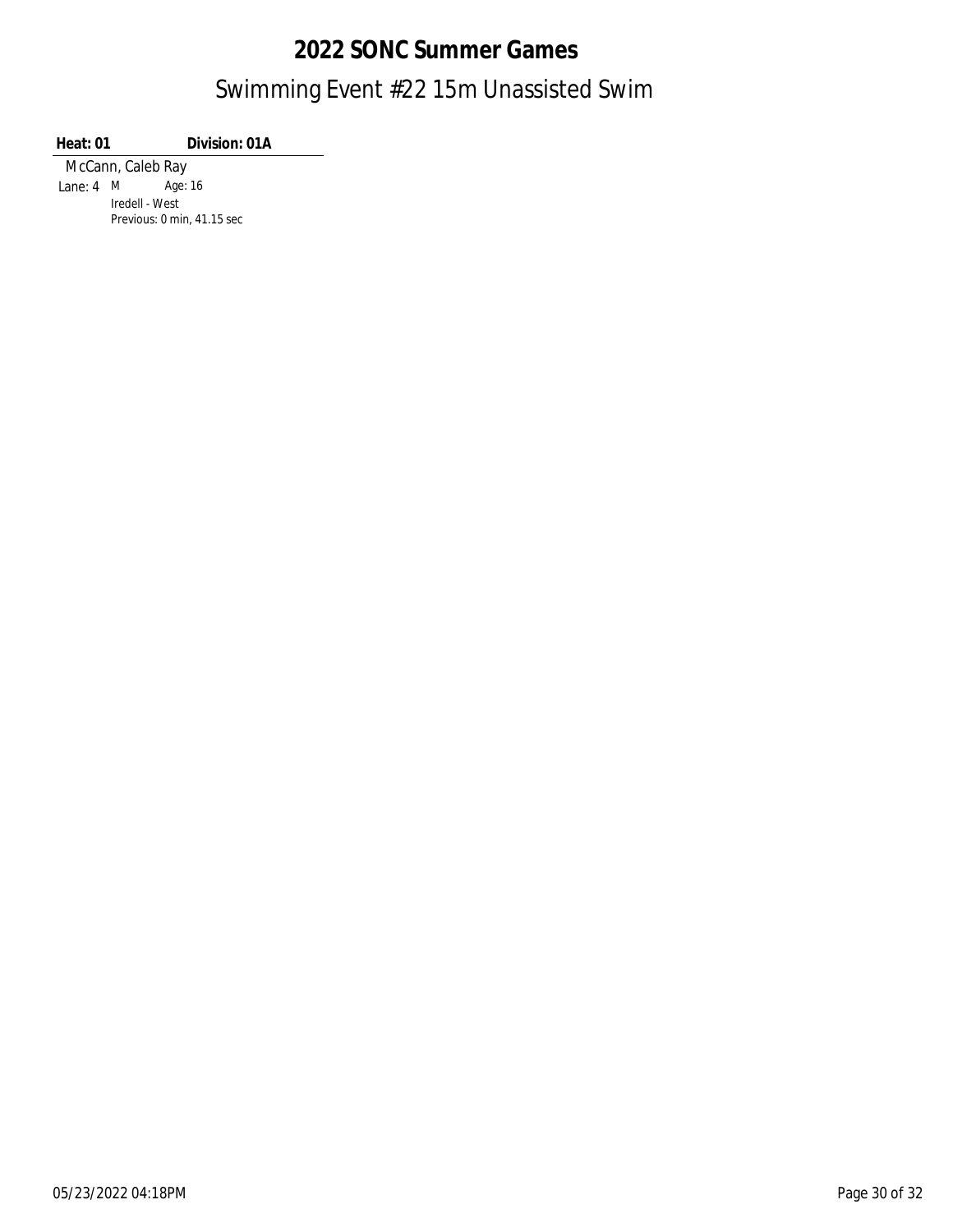### Swimming Event #23 200y Individual Medley **2022 SONC Summer Games**

| Heat: 01    | Division: 01A                |
|-------------|------------------------------|
|             | Wright, Allison (Al)         |
| Lane: 1     | M<br>Age: 38                 |
|             | Orange - East                |
|             | Previous: 7 min, 44.19 sec   |
| Heat: 01    | Division: 01B                |
|             | Elliott, Christine Elizabeth |
| Lane: $3 F$ | Age: 45                      |
|             | Guilford/High Point - West   |
|             | Previous: 4 min, 45.00 sec   |
|             | Thomson, Peri Coulais        |
| Lane: 4     | Age: 25<br>F                 |
|             | Orange - East                |
|             | Previous: 4 min, 3.55 sec    |
| Heat: 01    | Division: 01C                |
|             | Nawar, Chase Samy            |
| Lane: 6     | Age: 15<br>M                 |
|             | Guilford/High Point - West   |
|             | Previous: 3 min, 58.00 sec   |
| Heat: 01    | Division: 01D                |
|             | Collam, Shireen Maya         |
| Lane: 8     | Age: 15<br>F                 |
|             | Mecklenburg - West           |
|             | Previous: 3 min, 0.00 sec    |
| Heat: 01    | Division: 01E                |
|             | Henry, Bryan Russell         |

Lane: Age: 29 M 10 Wake - East Previous: 2 min, 12.00 sec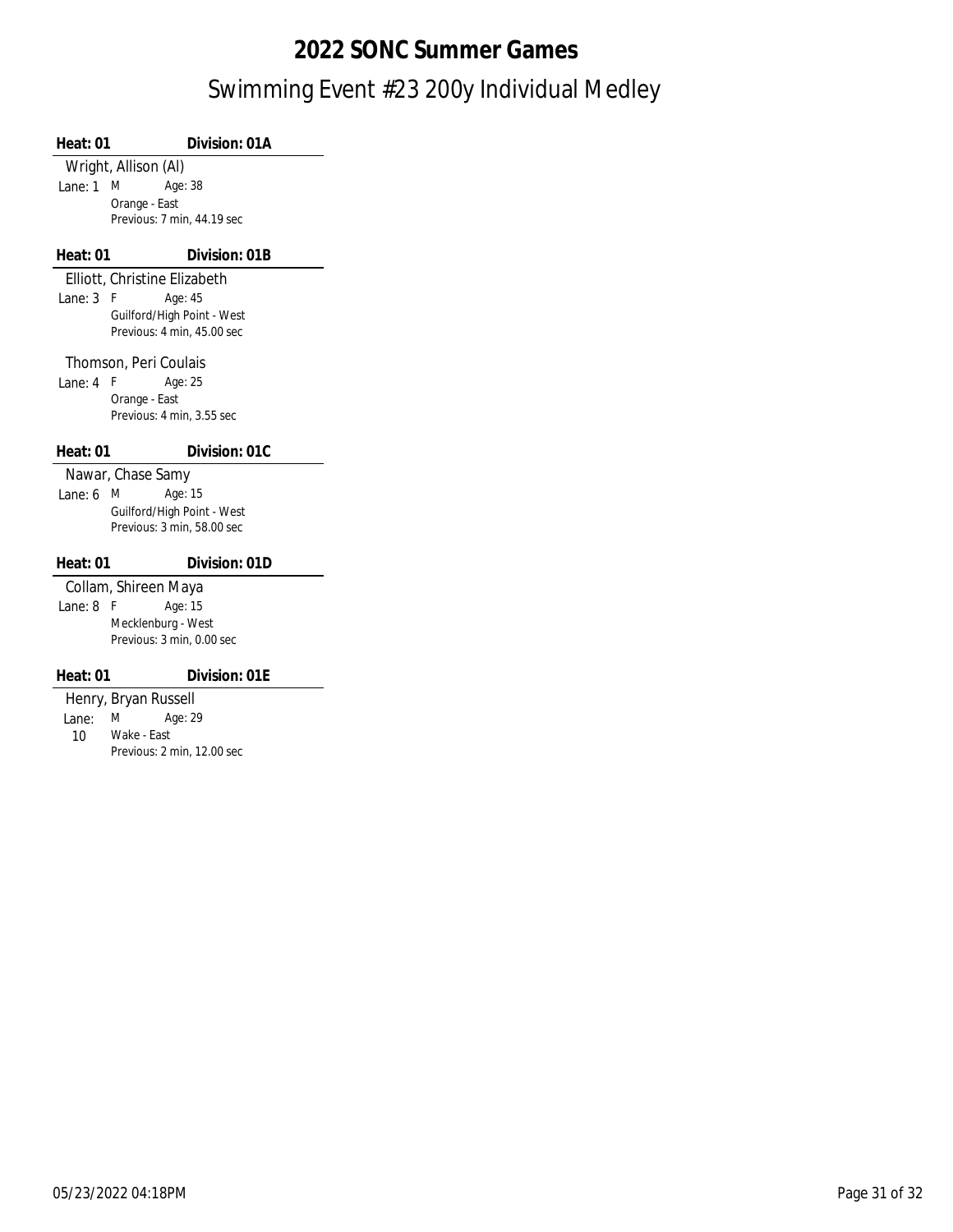### Swimming Event #26 15m Walk **2022 SONC Summer Games**

**Heat: 01 Division: 01A**

Vanderpool, Charlese Danielle Age: 28 Lincoln - West Previous: 0 min, 50.85 sec F

**Heat: 01 Division: 01B**

Previous: 0 min, 20.00 sec

Berling, Cole Robert Age: 18 Lincoln - West M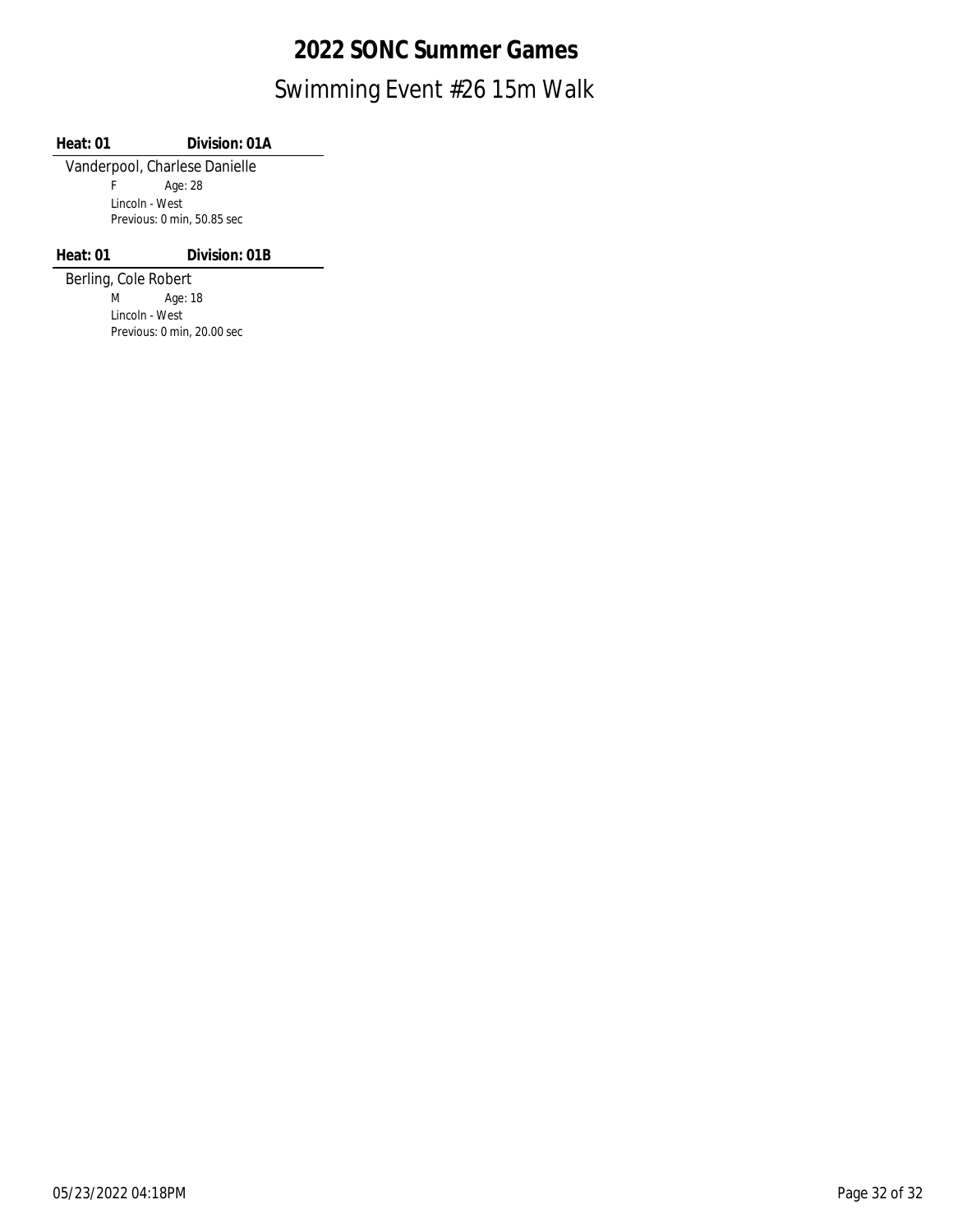### **2022 SONC Summer Games** Swimming Event #24 4X25y Freestyle Relay

### Final

| Heat: 01                              | Division: 01A                                                                                            | Heat: 02                          |                                                                                       | Division: 02B                                     | Heat: 03      | Division: 03C                                                                                |
|---------------------------------------|----------------------------------------------------------------------------------------------------------|-----------------------------------|---------------------------------------------------------------------------------------|---------------------------------------------------|---------------|----------------------------------------------------------------------------------------------|
| <b>Buncombe Dolphins 2</b><br>Lane: 1 |                                                                                                          | Orange Rays<br>Lane: 5            |                                                                                       |                                                   | Lane: 1       | <b>Guilford Dolphins</b>                                                                     |
|                                       | Burton, Elizabeth<br>Hetherington, Andrea Annie<br>Johnson, Trinity Jade<br>Russell, Noel Lavender       | 1<br>3                            | Zrubek, Amanda Marie<br>2 Nager, Michael Harrison<br>Barbaro, Brandon                 | 4 Zrubek, Benjamin Alexander                      |               | Ferguson, Patrick Ryan<br>Glasscoe, Jordan Nicole<br>Hammer, William Brent<br>Joyner, Devin  |
|                                       | Cabarrus Green Seadragons                                                                                | Orange Sharks                     |                                                                                       |                                                   |               | <b>Cabarrus Silver Dragons</b>                                                               |
| Lane: 2                               |                                                                                                          | Lane: 6                           |                                                                                       |                                                   | Lane: 2       |                                                                                              |
|                                       | Brown, McKenzie Cheyenne<br>Hutchinson, Brian Keith<br>Robinson, Darius Marellus<br>Watkins, Justin Loyd | 2<br>3<br>4                       | Nold, Curtis<br>Wright, Allison (Al)<br>Greenlee, Sarah<br>Pardus, Jonathan Henry     |                                                   |               | Auten, Amanda Catherine<br>Faggart, Amanda<br>Miller, Nicole Jami<br>Mulhall, John P.        |
| Mecklenburg Dolphins<br>Lane: 3       |                                                                                                          | <b>Surry Silver</b><br>Lane: 7    |                                                                                       |                                                   | Lane: 3       | Lake Norman Hammerheads2                                                                     |
| 2<br>3<br>4                           | Kirksey, Virginia Reid<br>2 Pizani, Tisbe L.<br>Coker, Cristian Anthony<br>Houston, Alex Rashad          |                                   | Gray, Bailey Caleb<br>Joyner, Neal Anthony<br>Pearson, Charity Hope<br>Powell, Travis |                                                   | 3<br>4        | 1 St George, Astin Marvin<br>2 Beayon, Katelyn Martha<br>LaFont, Bailey<br>Gray, Stephen Van |
| Watauga Otters                        |                                                                                                          |                                   | Dolphin Stingrays                                                                     |                                                   | Wake Goldfish |                                                                                              |
| Lane: 4                               |                                                                                                          | Lane: 8                           |                                                                                       |                                                   | Lane: 4       |                                                                                              |
|                                       | Dehart, Karen<br>Mast, Matthew<br>Silver, Stephanie<br>Williamson, Clay                                  |                                   | Quianlan<br>Furiness, Alexander                                                       | Bryson, Matthew Marshall<br>Cuaresma, Dennis-Marc | 3<br>4        | Floyd, Jennifer<br>2 Akin, Mitchell<br>Bell, Nicole<br>McNulty, Kelly Laurel                 |
|                                       |                                                                                                          | <b>Guilford Sharks</b><br>Lane: 9 |                                                                                       |                                                   |               |                                                                                              |
|                                       |                                                                                                          |                                   | Clark, Scott<br>Nawar, Chase Samy<br>Weber, David Peter                               | Elliott, Christine Elizabeth                      |               |                                                                                              |
|                                       |                                                                                                          | Lane: 10                          | Cabarrus Purple Seadragons                                                            |                                                   |               |                                                                                              |
|                                       |                                                                                                          |                                   | Kluttz, Starr<br>O'Morrow, Stephen<br>Patterson, Ted Jones<br>Wolcott, Bevin          |                                                   |               |                                                                                              |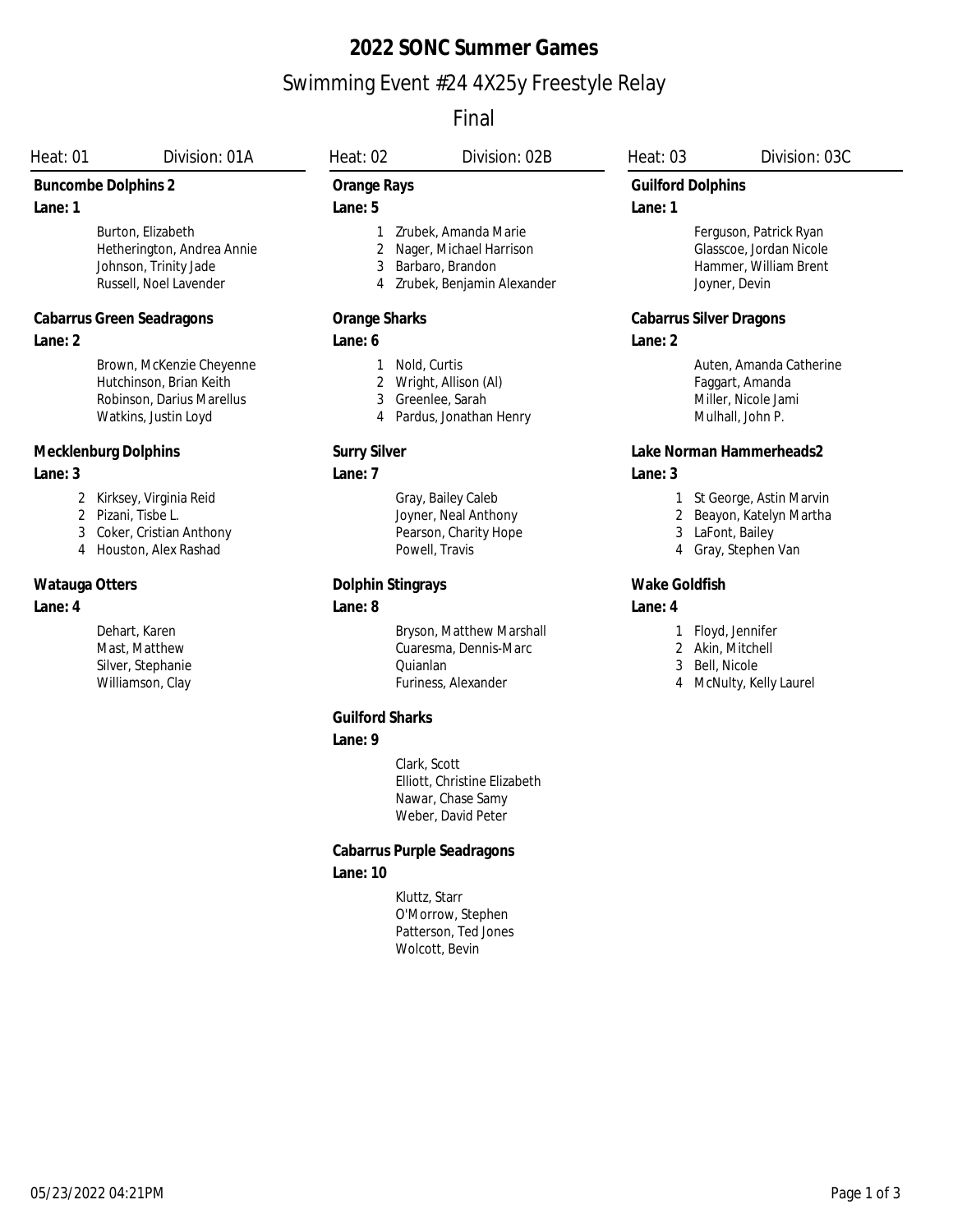### **2022 SONC Summer Games** Swimming Event #24 4X25y Freestyle Relay

### Final

| Heat: 04            | Division: 04D                                                                                            | <b>Heat: 05</b>       | Division: 05E                                                                                   | Heat: 06              | Division: 06F                                                                                                |
|---------------------|----------------------------------------------------------------------------------------------------------|-----------------------|-------------------------------------------------------------------------------------------------|-----------------------|--------------------------------------------------------------------------------------------------------------|
| <b>Wake Catfish</b> |                                                                                                          |                       | Lake Norman Hammerheads1                                                                        |                       | Mecklenburg Narwhals                                                                                         |
| Lane: 7             |                                                                                                          | Lane: 1               |                                                                                                 | Lane: 6               |                                                                                                              |
| 3<br>4              | Williams, Dominic<br>Dear, Patrick Alan<br>Iwashima, Takichi<br>Evans, Matthews                          | 3<br>4                | Murphy, Daniel Richard<br>Milstead, Kristen Nicole<br>Roland, Jordan Craig<br>Harris, Ja'von    | 3<br>4                | Blumer, Andrew<br>Katkowski, Serafina Olivia<br>Gaines, Jocelyn Synclair<br>Roy, Alexandria Maria            |
| Wake Tigersharks    |                                                                                                          | Wake Dragonfish       |                                                                                                 | Durham Dolphins       |                                                                                                              |
| Lane: 8             |                                                                                                          | Lane: 2               |                                                                                                 | Lane: 7               |                                                                                                              |
| 2<br>3<br>4         | Cotterell, Tyler Robert<br>Wever, Danny J<br>Dunne, Bently<br>Henry, Bryan Russell                       | 2<br>3                | Czejkowski, Megan<br>Lyon, Kathryn<br>Brewer, Scott Harrison<br>Pacyna, Sophie Susalka          |                       | Beckmann, Thomas<br>Chaisson, Anthony<br>Desmond, Jane<br>Kuehner, Austin Richard                            |
|                     | Mecklenburg Marlins A                                                                                    | Surry Gold            |                                                                                                 | <b>Wake Stingrays</b> |                                                                                                              |
| Lane: 9             |                                                                                                          | Lane: 3               |                                                                                                 | Lane: 8               |                                                                                                              |
| 2<br>3<br>4         | Collins, Gregory John<br>Mora Jr, Rolando Alberto<br>Ahlborn, Scott Watkins<br>Sanchez-Delgado, Nicholas |                       | Casstevens, Chance Nathan<br>Groff, Jacob<br>Nester, Hiatt Grey<br>Simon, Melinda Sue           | 2<br>3<br>4           | Castaneda, Maxmilian "lan"<br>Hinton, Robert Alan<br>Godwin, King Nobuyoshi<br>Delahoyde Jr., William Arthur |
|                     | <b>New Hanover Turtles</b>                                                                               | New Hanover Baracudas |                                                                                                 |                       | New Hanover Sharks                                                                                           |
| Lane: 10            |                                                                                                          | Lane: 4               |                                                                                                 | Lane: 9               |                                                                                                              |
| 3<br>4              | Ziegler, Devin Thomas<br>Boswell, Jeremy<br>Palamara, Kylie Hunter<br>Quinn, Cortney                     | 2<br>3<br>4           | Morrow, Caitlin<br>Markins, Tamara Elizabeth<br>Logsdon, Adrian Zayne<br>Duckett, Hilary Amanda | 3                     | Boyer, Robert Anthony<br>Walsh, Christopher Marshall<br>Wargo, Daniel Riley<br>Garbenis, Jaden Thomas        |